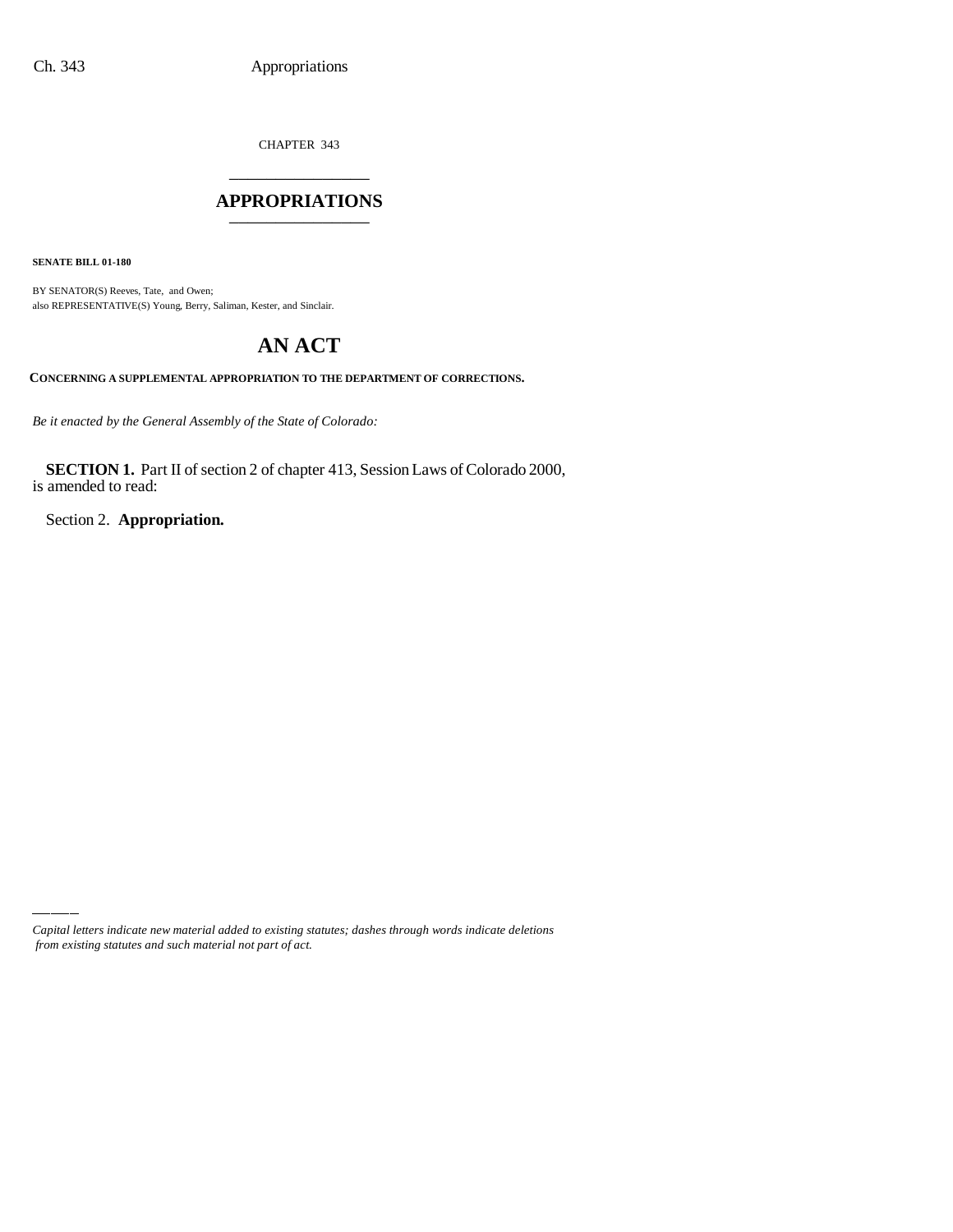| <b>GENERAL</b><br><b>CASH</b><br><b>ITEM &amp;</b><br><b>GENERAL</b><br><b>FUND</b><br><b>CASH</b><br><b>FUNDS</b><br><b>SUBTOTAL</b><br><b>TOTAL</b><br><b>FUND</b><br><b>FUNDS</b><br><b>EXEMPT</b><br><b>EXEMPT</b><br>\$<br>\$<br>\$<br>\$<br>\$<br>\$<br>\$<br><b>PART II</b><br><b>DEPARTMENT OF CORRECTIONS</b><br>(1) MANAGEMENT<br>(A) Executive Director's Office Subprogram <sup>7, 8, 9, 9a</sup><br><b>Personal Services</b><br>4.110.401<br>$142.971$ <sup>*</sup><br>3,967,430<br>4,039,259<br>$143,453^a$<br>3,895,806<br>$(65.8 FFE)$<br>$(3.0$ FTE)<br>$(65.5$ FTE)<br>$36,250^{\rm b}$<br>11,493,080<br>Health, Life, and Dental<br>11,135,553<br>321,277 <sup>c</sup><br>10,940,231<br>11,297,758<br>$564$ <sup>d</sup><br>Short-term Disability<br>94,211<br>90,827<br>$2,820^\circ$<br>93,029<br>89,645<br>Salary Survey and Senior<br><b>Executive Service</b><br>63,189 <sup>e</sup><br>10,374,095<br>10,009,511<br>$301,395^{\circ}$<br>$26,362$ <sup>f</sup><br>$140,205^{\circ}$<br><b>Anniversary Increases</b><br>4,248,012<br>4,081,445<br>Shift Differential<br>4,606,365<br>52,599 <sup>c</sup><br>4,658,964<br>$15,239$ <sup>d</sup><br>Workers' Compensation<br>$107,491^{\circ}$<br>3,642,047<br>3,519,317<br><b>Operating Expenses</b><br>432,161<br>19,027<br>413,134 |  |  | APPROPRIATION FROM |                |
|------------------------------------------------------------------------------------------------------------------------------------------------------------------------------------------------------------------------------------------------------------------------------------------------------------------------------------------------------------------------------------------------------------------------------------------------------------------------------------------------------------------------------------------------------------------------------------------------------------------------------------------------------------------------------------------------------------------------------------------------------------------------------------------------------------------------------------------------------------------------------------------------------------------------------------------------------------------------------------------------------------------------------------------------------------------------------------------------------------------------------------------------------------------------------------------------------------------------------------------------------------------------------------------------------------|--|--|--------------------|----------------|
|                                                                                                                                                                                                                                                                                                                                                                                                                                                                                                                                                                                                                                                                                                                                                                                                                                                                                                                                                                                                                                                                                                                                                                                                                                                                                                            |  |  |                    |                |
|                                                                                                                                                                                                                                                                                                                                                                                                                                                                                                                                                                                                                                                                                                                                                                                                                                                                                                                                                                                                                                                                                                                                                                                                                                                                                                            |  |  |                    | <b>FEDERAL</b> |
|                                                                                                                                                                                                                                                                                                                                                                                                                                                                                                                                                                                                                                                                                                                                                                                                                                                                                                                                                                                                                                                                                                                                                                                                                                                                                                            |  |  |                    | <b>FUNDS</b>   |
|                                                                                                                                                                                                                                                                                                                                                                                                                                                                                                                                                                                                                                                                                                                                                                                                                                                                                                                                                                                                                                                                                                                                                                                                                                                                                                            |  |  |                    |                |
|                                                                                                                                                                                                                                                                                                                                                                                                                                                                                                                                                                                                                                                                                                                                                                                                                                                                                                                                                                                                                                                                                                                                                                                                                                                                                                            |  |  |                    |                |
|                                                                                                                                                                                                                                                                                                                                                                                                                                                                                                                                                                                                                                                                                                                                                                                                                                                                                                                                                                                                                                                                                                                                                                                                                                                                                                            |  |  |                    |                |
|                                                                                                                                                                                                                                                                                                                                                                                                                                                                                                                                                                                                                                                                                                                                                                                                                                                                                                                                                                                                                                                                                                                                                                                                                                                                                                            |  |  |                    |                |
|                                                                                                                                                                                                                                                                                                                                                                                                                                                                                                                                                                                                                                                                                                                                                                                                                                                                                                                                                                                                                                                                                                                                                                                                                                                                                                            |  |  |                    |                |
|                                                                                                                                                                                                                                                                                                                                                                                                                                                                                                                                                                                                                                                                                                                                                                                                                                                                                                                                                                                                                                                                                                                                                                                                                                                                                                            |  |  |                    |                |
|                                                                                                                                                                                                                                                                                                                                                                                                                                                                                                                                                                                                                                                                                                                                                                                                                                                                                                                                                                                                                                                                                                                                                                                                                                                                                                            |  |  |                    |                |
|                                                                                                                                                                                                                                                                                                                                                                                                                                                                                                                                                                                                                                                                                                                                                                                                                                                                                                                                                                                                                                                                                                                                                                                                                                                                                                            |  |  |                    |                |
|                                                                                                                                                                                                                                                                                                                                                                                                                                                                                                                                                                                                                                                                                                                                                                                                                                                                                                                                                                                                                                                                                                                                                                                                                                                                                                            |  |  |                    |                |
|                                                                                                                                                                                                                                                                                                                                                                                                                                                                                                                                                                                                                                                                                                                                                                                                                                                                                                                                                                                                                                                                                                                                                                                                                                                                                                            |  |  |                    |                |
|                                                                                                                                                                                                                                                                                                                                                                                                                                                                                                                                                                                                                                                                                                                                                                                                                                                                                                                                                                                                                                                                                                                                                                                                                                                                                                            |  |  |                    |                |
|                                                                                                                                                                                                                                                                                                                                                                                                                                                                                                                                                                                                                                                                                                                                                                                                                                                                                                                                                                                                                                                                                                                                                                                                                                                                                                            |  |  |                    |                |
|                                                                                                                                                                                                                                                                                                                                                                                                                                                                                                                                                                                                                                                                                                                                                                                                                                                                                                                                                                                                                                                                                                                                                                                                                                                                                                            |  |  |                    |                |
|                                                                                                                                                                                                                                                                                                                                                                                                                                                                                                                                                                                                                                                                                                                                                                                                                                                                                                                                                                                                                                                                                                                                                                                                                                                                                                            |  |  |                    |                |
|                                                                                                                                                                                                                                                                                                                                                                                                                                                                                                                                                                                                                                                                                                                                                                                                                                                                                                                                                                                                                                                                                                                                                                                                                                                                                                            |  |  |                    |                |
|                                                                                                                                                                                                                                                                                                                                                                                                                                                                                                                                                                                                                                                                                                                                                                                                                                                                                                                                                                                                                                                                                                                                                                                                                                                                                                            |  |  |                    |                |
|                                                                                                                                                                                                                                                                                                                                                                                                                                                                                                                                                                                                                                                                                                                                                                                                                                                                                                                                                                                                                                                                                                                                                                                                                                                                                                            |  |  |                    |                |
|                                                                                                                                                                                                                                                                                                                                                                                                                                                                                                                                                                                                                                                                                                                                                                                                                                                                                                                                                                                                                                                                                                                                                                                                                                                                                                            |  |  |                    |                |
|                                                                                                                                                                                                                                                                                                                                                                                                                                                                                                                                                                                                                                                                                                                                                                                                                                                                                                                                                                                                                                                                                                                                                                                                                                                                                                            |  |  |                    |                |
| 430,662<br>411,617<br>$19,045$ <sup>g</sup>                                                                                                                                                                                                                                                                                                                                                                                                                                                                                                                                                                                                                                                                                                                                                                                                                                                                                                                                                                                                                                                                                                                                                                                                                                                                |  |  |                    |                |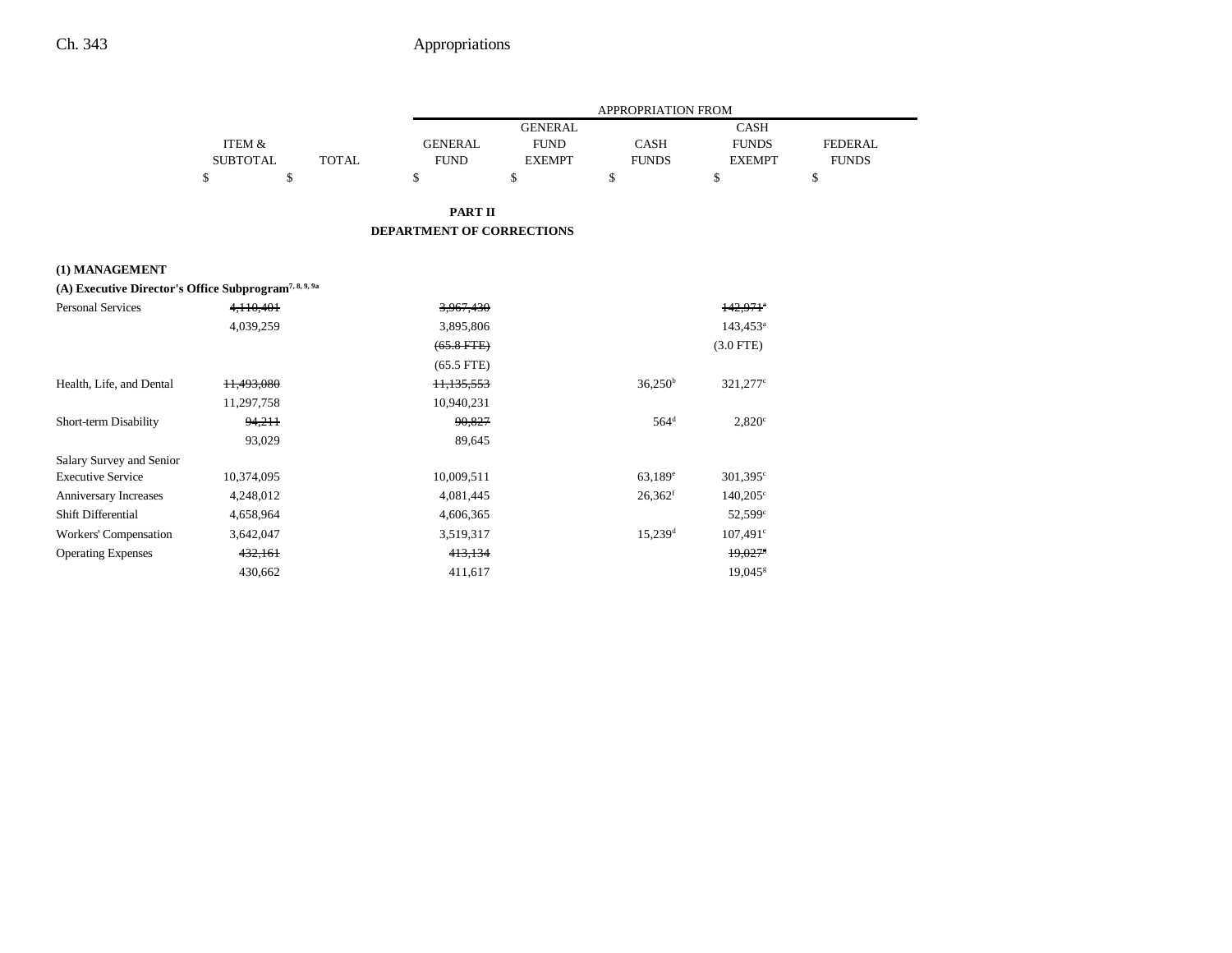| Legal Services for 16,089  |            |           |                      |                  |
|----------------------------|------------|-----------|----------------------|------------------|
| hours                      | 1,445,873h | 1,420,521 | $3.148^{d}$          | $22.204^{\circ}$ |
| Payment to Risk Management |            |           |                      |                  |
| and Property Funds         | 1,768,359  | 1,708,769 | $7.399$ <sup>d</sup> | $52,191^{\circ}$ |
| <b>Leased Space</b>        | 1,928,737  | 1,727,213 | $3,150^{\rm i}$      | 198.374c         |
|                            | 1,898,137  | 1,696,613 |                      |                  |
| Start-up Costs             | 9,860      | 9,860     |                      |                  |
|                            | 44,205,800 |           |                      |                  |
|                            | 43,896,195 |           |                      |                  |

<sup>a</sup> Of this amount, \$91,865(T) \$92,347(T) shall be from State Victims Assistance and Law Enforcement funds appropriated in the Department of Public Safety, Division of Criminal Justice and \$51,106 shall be from reserves in the Drug Offender Surcharge Fund.

<sup>b</sup> Of this amount, \$32,921 shall be from sales revenues earned by the Canteen Operation and \$2,211 shall be from the Sex Offender Surcharge Fund, and \$1,118 shall be from the Drug Offender Surcharge Fund.

c These amounts shall be from sales revenues earned by Correctional Industries.

<sup>d</sup> These amounts shall be from sales revenues earned by the Canteen Operation.

e Of this amount, \$36,251 shall be from sales revenues earned by the Canteen Operation, \$24,394 shall be from fees collected for monitoring private prisons, \$1,583 shall be from the Drug Offender Surcharge Fund, and \$961 shall be from restitution collected pursuant to Section  $17-2-201(5)(e)$ (III), C.R.S. 16-18.5-109(3), C.R.S.

f Of this amount, \$18,261 shall be from sales revenues earned by the Canteen Operation, \$6,969 shall be from fees collected for monitoring private prisons, and \$1,132 shall be from the Drug Offender Surcharge Fund.

<sup>g</sup> Of this amount, \$13,135(T) \$13,153(T) shall be from State Victims Assistance and Law Enforcement funds appropriated in the Department of Public Safety, Division of Criminal Justice and \$5,892 shall be from reserves in the Drug Offender Surcharge Fund.

h Of this amount, \$897,927 shall be used to purchase 16,089 hours of legal services from the Department of Law, \$81,745 shall be used to contract for legal services from private firms for litigation at Rifle Correctional Center, and \$466,201 shall be used to contract for legal services from private firms for litigation at Trinidad Correctional Facility.

i This amount shall be from fees collected for monitoring private prisons.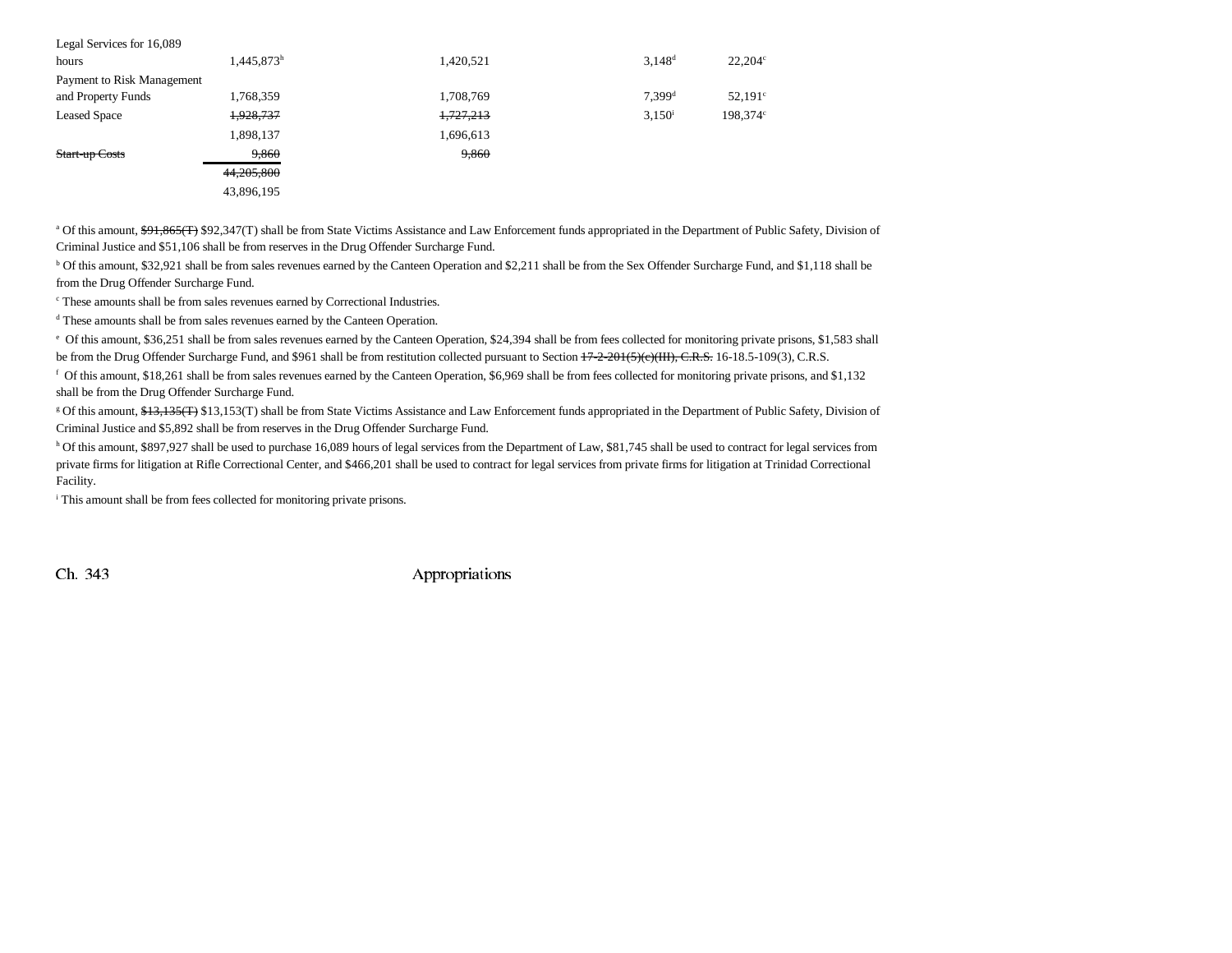|                                                                                       |                           |              | APPROPRIATION FROM            |                                                |                      |                                       |                                |
|---------------------------------------------------------------------------------------|---------------------------|--------------|-------------------------------|------------------------------------------------|----------------------|---------------------------------------|--------------------------------|
|                                                                                       | ITEM &<br><b>SUBTOTAL</b> | <b>TOTAL</b> | <b>GENERAL</b><br><b>FUND</b> | <b>GENERAL</b><br><b>FUND</b><br><b>EXEMPT</b> | CASH<br><b>FUNDS</b> | CASH<br><b>FUNDS</b><br><b>EXEMPT</b> | <b>FEDERAL</b><br><b>FUNDS</b> |
|                                                                                       | \$<br>\$                  |              | \$                            | \$                                             | \$                   | \$                                    | \$                             |
| (B) External Capacity Subprogram                                                      |                           |              |                               |                                                |                      |                                       |                                |
| (1) Private Prison Monitoring Unit                                                    |                           |              |                               |                                                |                      |                                       |                                |
| <b>Personal Services</b>                                                              | 566,647                   |              |                               |                                                |                      |                                       |                                |
| $(13.5$ FTE)                                                                          |                           |              |                               |                                                |                      |                                       |                                |
| <b>Operating Expenses</b>                                                             | 177,934                   |              |                               |                                                |                      |                                       |                                |
|                                                                                       | 744,581                   |              |                               |                                                | 744,581 <sup>a</sup> |                                       |                                |
| <sup>a</sup> This amount shall be from fees collected for monitoring private prisons. |                           |              |                               |                                                |                      |                                       |                                |
| (2) Payments to House State Prisoners                                                 |                           |              |                               |                                                |                      |                                       |                                |
| Local Jails <sup>10</sup>                                                             | 7,208,466                 |              | 7,208,466                     |                                                |                      |                                       |                                |
|                                                                                       | 5,610,297                 |              | 5,610,297                     |                                                |                      |                                       |                                |
| Private Facilities <sup>11</sup>                                                      | 39,085,264                |              | 34,340,236                    |                                                |                      |                                       |                                |
|                                                                                       | 40,858,380                |              | 37,243,400                    |                                                |                      |                                       | 3,614,980 <sup>a</sup>         |
|                                                                                       | 46,293,730                |              |                               |                                                |                      |                                       |                                |
|                                                                                       | 46,468,677                |              |                               |                                                |                      |                                       |                                |

<sup>a</sup> This amount shall be from a federal reimbursement for housing illegal aliens that is anticipated to be awarded in fiscal year 2000-01 and is subject to appropriation by the General Assembly.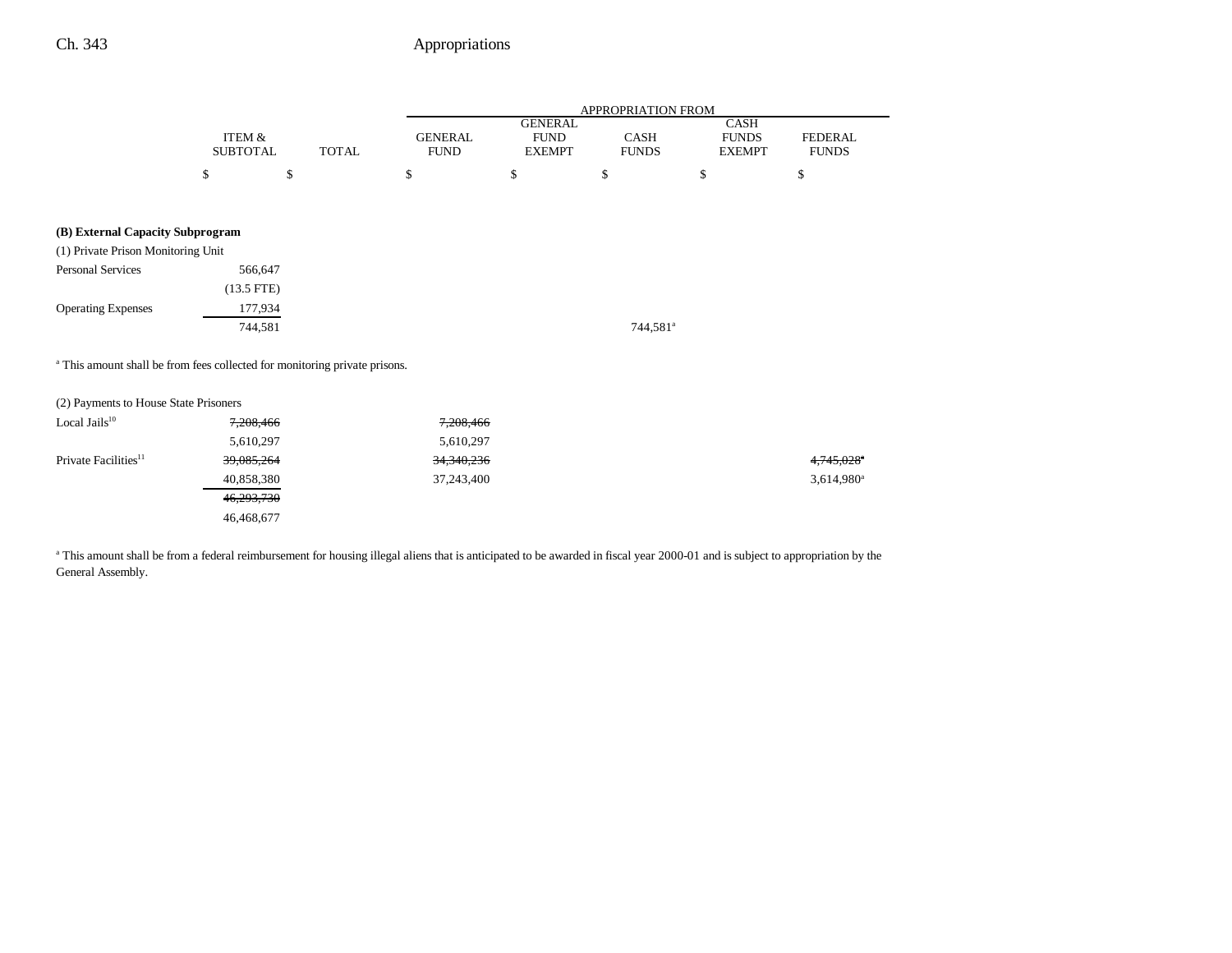| (C) Inmate Drug Reduction Subprogram |                |
|--------------------------------------|----------------|
| <b>Personal Services</b>             | 154,342        |
|                                      | $(4.5$ FTE $)$ |
| <b>Operating Expenses</b>            | 47,400         |
| <b>Contract Services</b>             | 49,000         |
|                                      | 250,742        |

 $250,742$ <sup>a</sup>

a This amount shall be from the Drug Offender Surcharge Fund.

|                                      |                | 91,494,853<br>91,360,195 |            |         |
|--------------------------------------|----------------|--------------------------|------------|---------|
| (2) INSTITUTIONS                     |                |                          |            |         |
| (A) Utilities Subprogram             |                |                          |            |         |
| (1) Water Rights Management          |                |                          |            |         |
| <b>Personal Services</b>             | 22,234         |                          |            |         |
|                                      | $(0.5$ FTE $)$ |                          |            |         |
| <b>Operating Expenses</b>            | 350            |                          |            |         |
| <b>Contract Services for Private</b> |                |                          |            |         |
| Legal and Engineering                |                |                          |            |         |
| Consultants                          | 203,500        |                          |            |         |
|                                      | 226,084        |                          | 226,084    |         |
| $(2)$ Utilities <sup>12</sup>        | 12,097,403     |                          | 11,597,776 | 499,627 |
|                                      | 13,079,901     |                          | 12,580,274 |         |
|                                      |                |                          |            |         |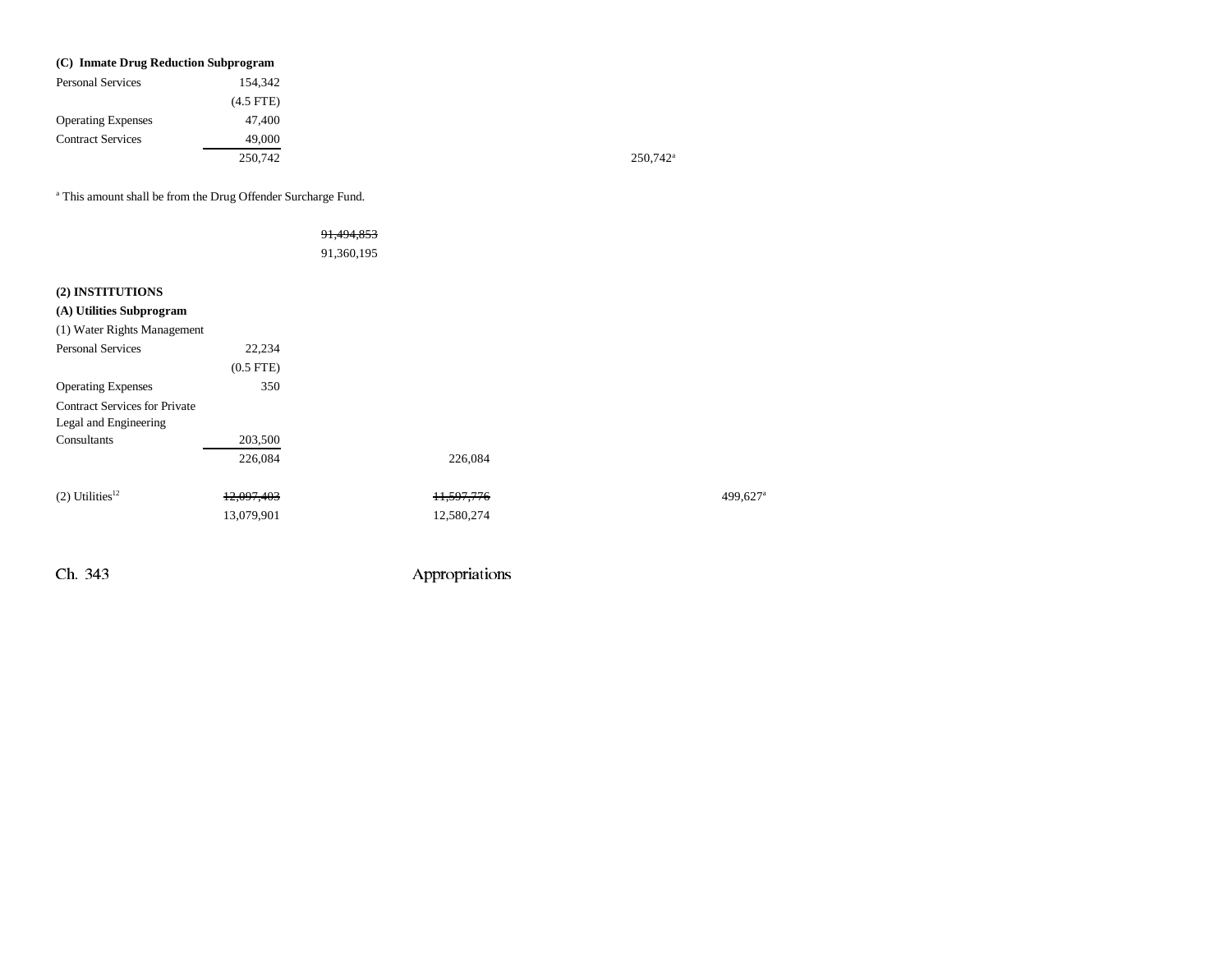|                 |       |             | APPROPRIATION FROM |              |               |                |
|-----------------|-------|-------------|--------------------|--------------|---------------|----------------|
|                 |       |             | <b>GENERAL</b>     |              | <b>CASH</b>   |                |
| ITEM &          |       | GENERAL     | <b>FUND</b>        | <b>CASH</b>  | <b>FUNDS</b>  | <b>FEDERAL</b> |
| <b>SUBTOTAL</b> | TOTAL | <b>FUND</b> | <b>EXEMPT</b>      | <b>FUNDS</b> | <b>EXEMPT</b> | <b>FUNDS</b>   |
|                 |       |             |                    |              |               |                |
|                 |       |             |                    |              |               |                |

a This amount shall be from sales revenues earned by Correctional Industries.

#### **(B) Maintenance Subprogram**

| <b>Personal Services</b>  | 12,583,956             |            |
|---------------------------|------------------------|------------|
|                           | 12,470,664             |            |
|                           | <del>(273.2 FTE)</del> |            |
|                           | $(270.2$ FTE)          |            |
| <b>Operating Expenses</b> | 3,716,420              |            |
|                           | 3,681,231              |            |
| Purchase of Services      | 136,606                |            |
|                           | 16.436.982             | 16.436.982 |
|                           | 16,288,501             | 16,288,501 |
|                           |                        |            |

#### **(C) Housing and Security Subprogram**

| <b>Personal Services</b> | 108,226,100     |
|--------------------------|-----------------|
|                          | 106.927.748     |
|                          | $(2,666.0$ FTE) |
|                          | $(2,632.1$ FTE) |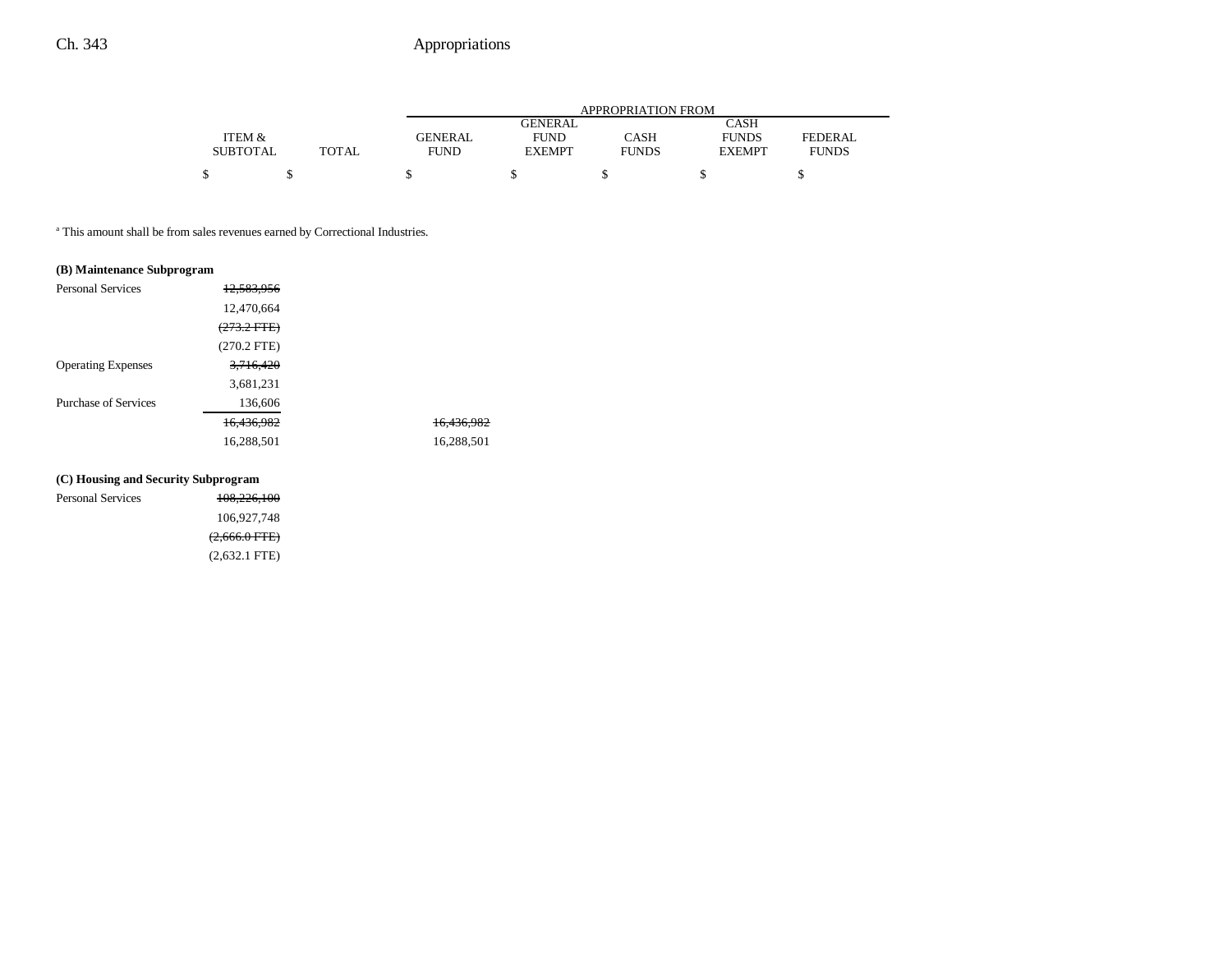| <b>Operating Expenses</b> | 1,484,706 <sup>a</sup> |             |
|---------------------------|------------------------|-------------|
|                           | $1,488,030^a$          |             |
|                           | 109,710,806            | 109,710,806 |
|                           | 108,415,778            | 108,415,778 |

<sup>a</sup> In addition to the funding provided in this line, it is the intent of the General Assembly that the Department of Corrections utilize the \$37,143 General Fund appropriation contained in Sections 17-1-118 (1)(e), 17-1-120 (2)(d), 17-1-124 (1)(b)(II), and 17-1-125 (1)(b), C.R.S. for these purposes.

| (D) Food Service Subprogram                   |            |                |                     |        |
|-----------------------------------------------|------------|----------------|---------------------|--------|
| Personal Services                             | 10,637,876 | 10,637,876     |                     |        |
|                                               | 10,491,196 | 10,491,196     |                     |        |
|                                               |            | $(240.9 + TE)$ |                     |        |
|                                               |            | $(237.0$ FTE)  |                     |        |
| <b>Operating Expenses</b>                     | 13,086,176 | 13,006,176     |                     | 80,000 |
|                                               | 13,047,421 | 12,967,421     |                     |        |
| <b>Purchase of Services</b>                   | 370,517    | 370,517        |                     |        |
|                                               | 24,094,569 |                |                     |        |
|                                               | 23,909,134 |                |                     |        |
|                                               |            |                |                     |        |
| (E) Medical Services Subprogram <sup>13</sup> |            |                |                     |        |
| <b>Personal Services</b>                      | 17,302,513 | 17,259,234     | 43,279 <sup>a</sup> |        |
|                                               | 16,985,232 | 16,941,953     |                     |        |
|                                               |            | $(331.6$ FTE)  | $(0.8$ FTE)         |        |
|                                               |            | $(324.9$ FTE)  |                     |        |
| <b>Operating Expenses</b>                     | 6,182,641  | 6,182,641      |                     |        |
|                                               | 7,504,133  | 7,504,133      |                     |        |
|                                               |            |                |                     |        |
|                                               |            |                |                     |        |
|                                               |            |                |                     |        |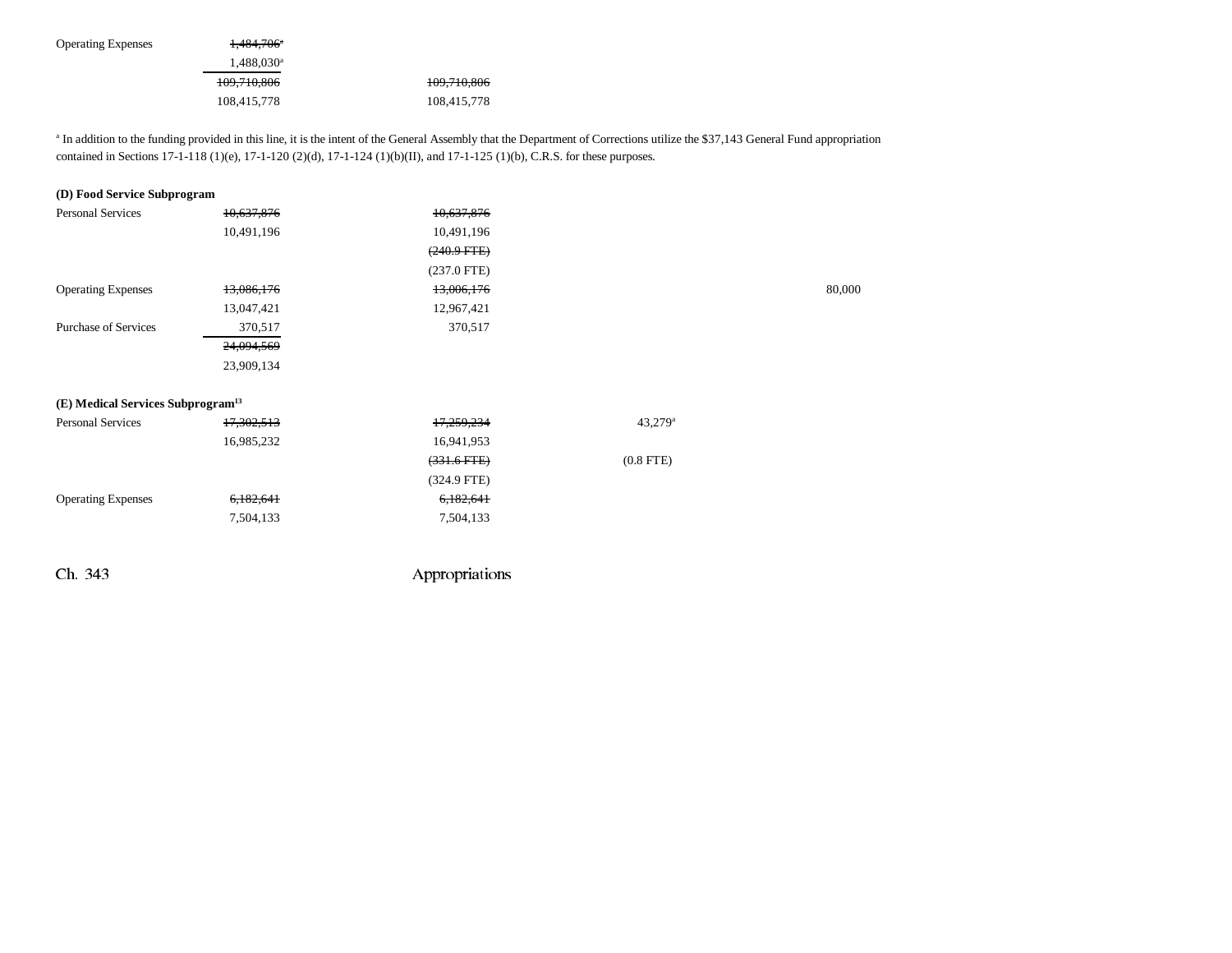|                                |                       |              | APPROPRIATION FROM |                |              |               |                |
|--------------------------------|-----------------------|--------------|--------------------|----------------|--------------|---------------|----------------|
|                                |                       |              |                    | <b>GENERAL</b> |              | <b>CASH</b>   |                |
|                                | ITEM &                |              | <b>GENERAL</b>     | <b>FUND</b>    | <b>CASH</b>  | <b>FUNDS</b>  | <b>FEDERAL</b> |
|                                | <b>SUBTOTAL</b>       | <b>TOTAL</b> | <b>FUND</b>        | <b>EXEMPT</b>  | <b>FUNDS</b> | <b>EXEMPT</b> | <b>FUNDS</b>   |
|                                | \$                    | \$           | \$                 | \$             | \$           | \$            | \$             |
|                                |                       |              |                    |                |              |               |                |
|                                |                       |              |                    |                |              |               |                |
| Purchase of Inpatient Services |                       |              |                    |                |              |               |                |
| from Other Medical             |                       |              |                    |                |              |               |                |
| Facilities <sup>14</sup>       | 5,939,097             |              | 5,939,097          |                |              |               |                |
|                                | 7,947,493             |              | 7,947,493          |                |              |               |                |
| Purchase of Outpatient         |                       |              |                    |                |              |               |                |
| Services from Other Medical    |                       |              |                    |                |              |               |                |
| Facilities <sup>14</sup>       | 6,574,563             |              | 6,574,563          |                |              |               |                |
|                                | 8,709,069             |              | 8,709,069          |                |              |               |                |
| <b>Service Contracts</b>       | 1,793,505             |              | 1,793,505          |                |              |               |                |
|                                | 1,770,542             |              | 1,770,542          |                |              |               |                |
|                                | <del>37,792,319</del> |              |                    |                |              |               |                |
|                                | 42,916,469            |              |                    |                |              |               |                |

a This amount shall be from inmate medical fees pursuant to Section 17-1-113, C.R.S.

#### **(F) Laundry Subprogram**

| Personal Services | <del>1,537,948</del> |
|-------------------|----------------------|
|                   | 1.526.400            |
|                   | $(33.9 \text{ FFE})$ |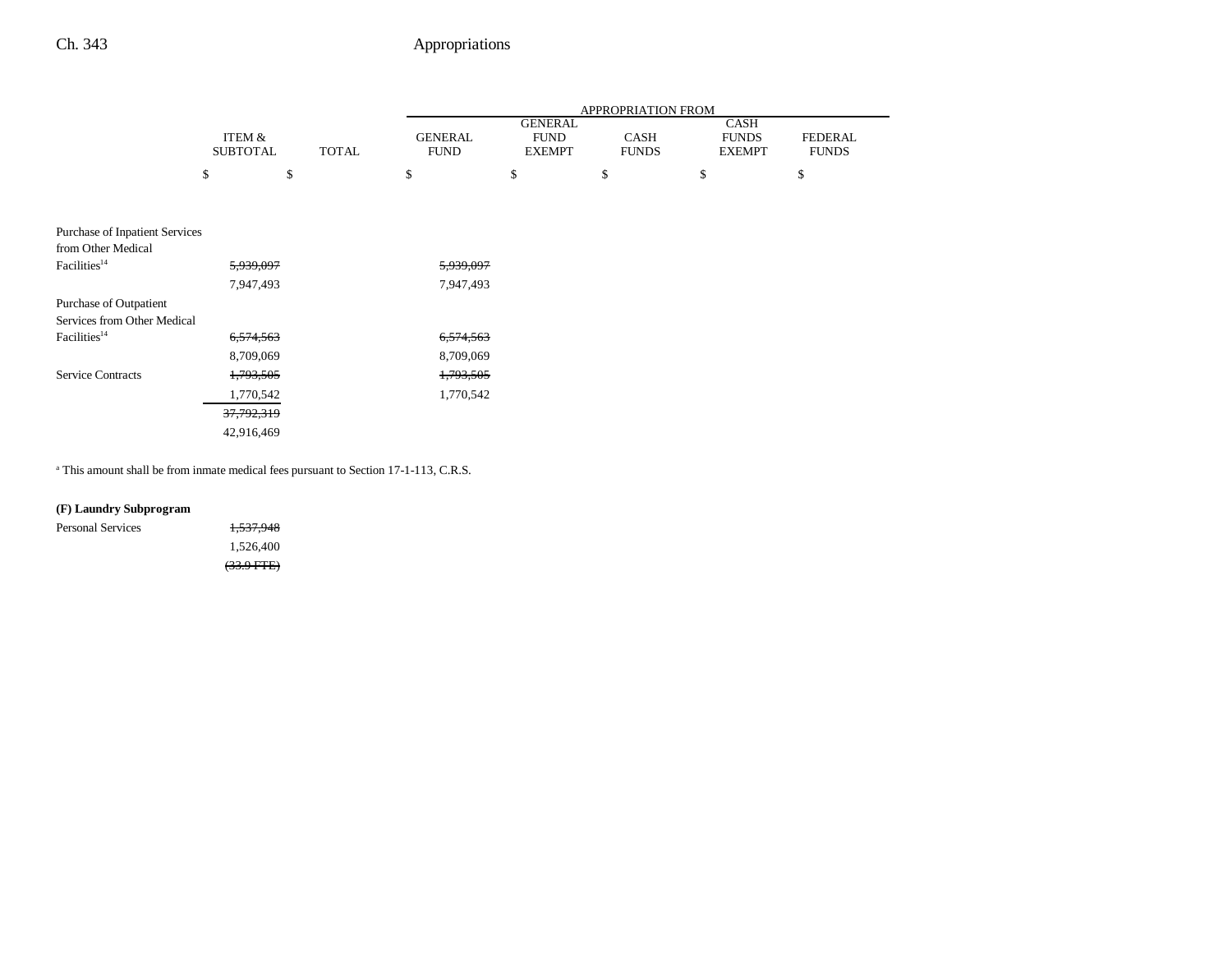|                           | $(33.6$ FTE) |           |
|---------------------------|--------------|-----------|
| <b>Operating Expenses</b> | 1,626,775    |           |
|                           | 1,614,445    |           |
| <b>Start-up Costs</b>     | 77,775       |           |
|                           | 3,242,498    | 3,242,498 |
|                           | 3,218,620    | 3,218,620 |

#### **(G) Superintendents Subprogram**

| <b>Personal Services</b>  | 10.432.004       |                       |
|---------------------------|------------------|-----------------------|
|                           | 10,244,222       |                       |
|                           | $(208.6$ FTE $)$ |                       |
|                           | $(204.6$ FTE)    |                       |
| <b>Operating Expenses</b> | 3,038,099        |                       |
|                           | 3,023,618        |                       |
| <b>Contract Services</b>  | 843,368          |                       |
|                           | 823,932          |                       |
| <b>Start-up Costs</b>     | 708,000          |                       |
|                           | 493,936          |                       |
|                           | 15,021,471       | <del>15,021,471</del> |
|                           | 14,585,708       | 14,585,708            |
|                           |                  |                       |

#### **(H) Boot Camp Subprogram**

| <b>Personal Services</b>  | 1,670,670            |  |
|---------------------------|----------------------|--|
|                           | $(39.0 \text{ FTE})$ |  |
| <b>Operating Expenses</b> | 59.749               |  |
|                           | 1,730,419            |  |

Ch. 343 Appropriations

1,730,419 1,730,419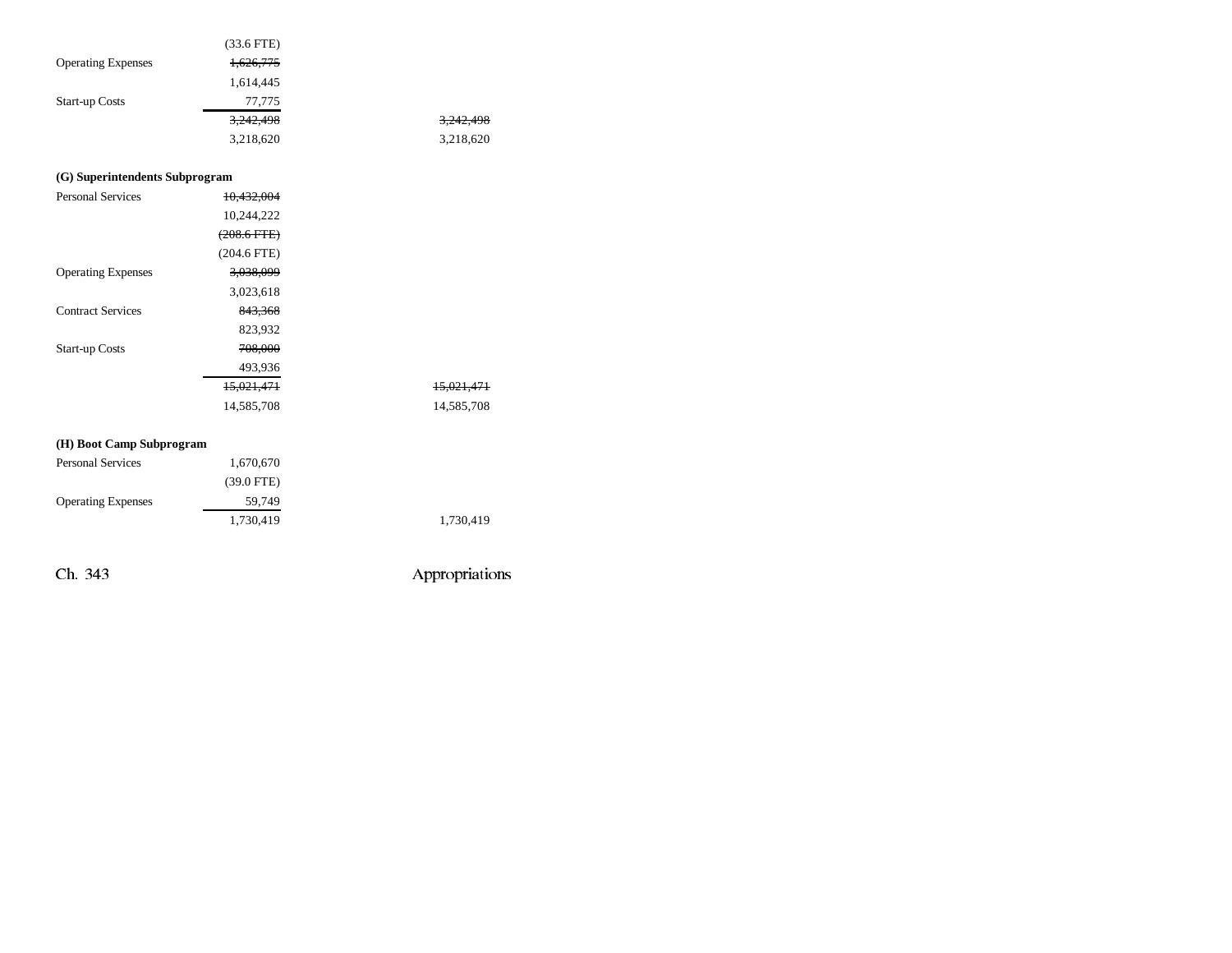11,036,759 11,036,759 10,908,766

|                 |              | APPROPRIATION FROM |               |              |               |                |
|-----------------|--------------|--------------------|---------------|--------------|---------------|----------------|
| CASH<br>GENERAL |              |                    |               |              |               |                |
| ITEM &          |              | <b>GENERAL</b>     | <b>FUND</b>   | CASH         | <b>FUNDS</b>  | <b>FEDERAL</b> |
| <b>SUBTOTAL</b> | <b>TOTAL</b> | <b>FUND</b>        | <b>EXEMPT</b> | <b>FUNDS</b> | <b>EXEMPT</b> | <b>FUNDS</b>   |
| \$              |              |                    |               |              |               |                |

| Subprogram <sup>15</sup>  |               |            |
|---------------------------|---------------|------------|
| <b>Personal Services</b>  | 9,218,699     |            |
|                           | $(221.0$ FTE) |            |
| <b>Operating Expenses</b> | 289,355       |            |
| <b>Contract Services</b>  | 288,295       |            |
| Purchase of Services      | 1.230.226     |            |
|                           | 11,026,575    | 11,026,575 |

#### **(J) Case Management Subprogram**

| <b>Personal Services</b>  | 10,903,412             |  |
|---------------------------|------------------------|--|
|                           | 10,778,501             |  |
|                           | <del>(231.4 FTE)</del> |  |
|                           | $(228.2$ FTE)          |  |
| <b>Operating Expenses</b> | 133,347                |  |
|                           | 130,265                |  |
|                           | <del>11,036,759</del>  |  |
|                           | 10,908,766             |  |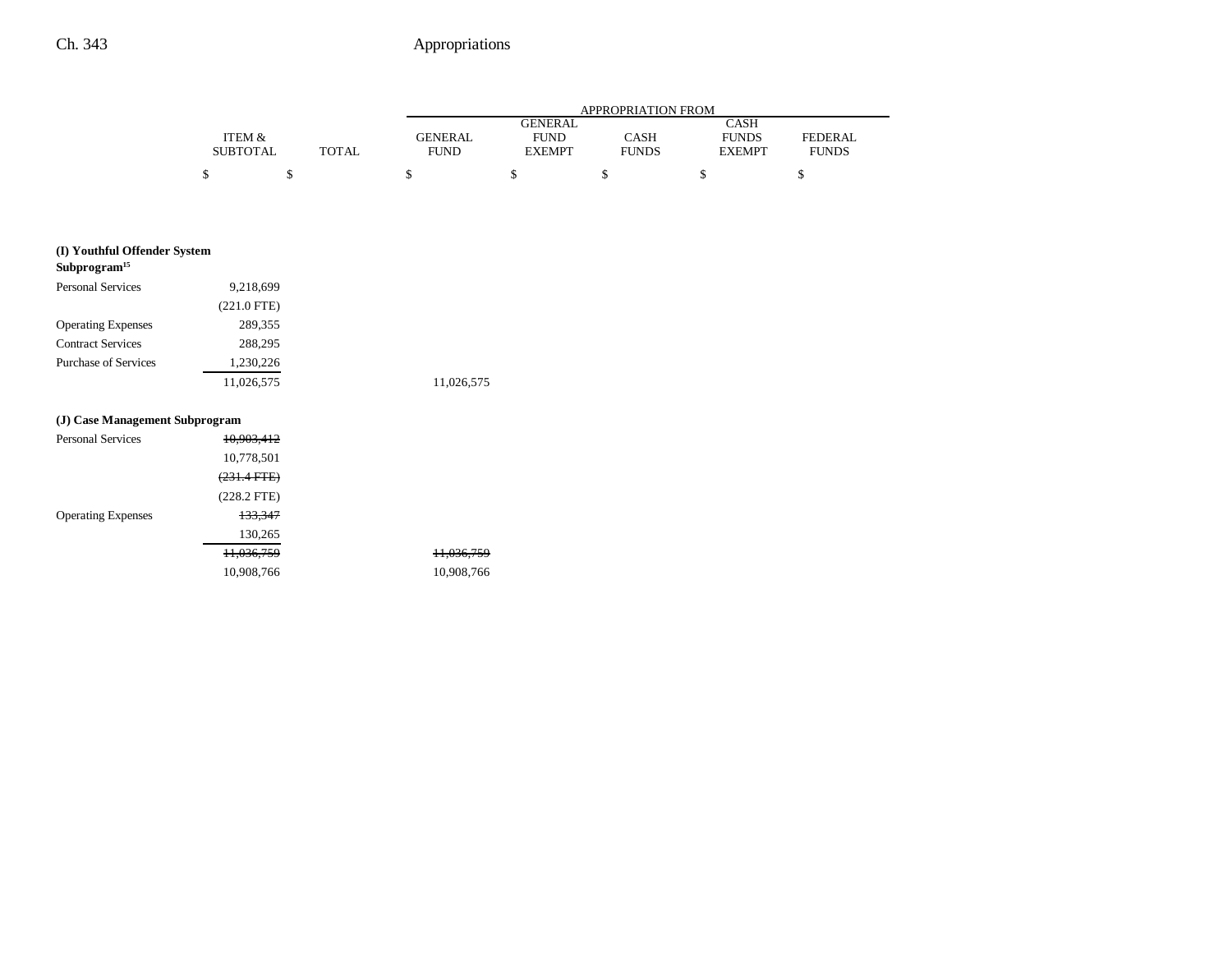| (K) Mental Health Subprogram     |                      |                       |
|----------------------------------|----------------------|-----------------------|
| <b>Personal Services</b>         | <del>3,475,660</del> |                       |
|                                  | 3,337,639            |                       |
|                                  | $(60.7 + FFE)$       |                       |
|                                  | $(59.1$ FTE)         |                       |
| <b>Operating Expenses</b>        | 48,952               |                       |
|                                  | 48,281               |                       |
| <b>Medical Contract Services</b> | 1,144,956            |                       |
|                                  | 1,138,597            |                       |
|                                  | 4,669,568            | 4,669,568             |
|                                  | 4,524,517            | 4,524,517             |
|                                  |                      |                       |
| (L) Inmate Pay                   |                      |                       |
| Subprogram                       | 2,472,396            | <del>2,472,396</del>  |
|                                  | 2,438,542            | 2,438,542             |
|                                  |                      |                       |
| (M) San Carlos Subprogram        |                      |                       |
| <b>Personal Services</b>         | 10,995,855           |                       |
|                                  | 10,963,610           |                       |
|                                  | $(223.4$ FTE)        |                       |
| <b>Operating Expenses</b>        | 236,928              |                       |
| <b>Service Contracts</b>         | 565,950              |                       |
|                                  | 11,798,733           | <del>11,798,733</del> |
|                                  | 11,766,488           | 11,766,488            |

#### **(N) Legal Access Subprogram**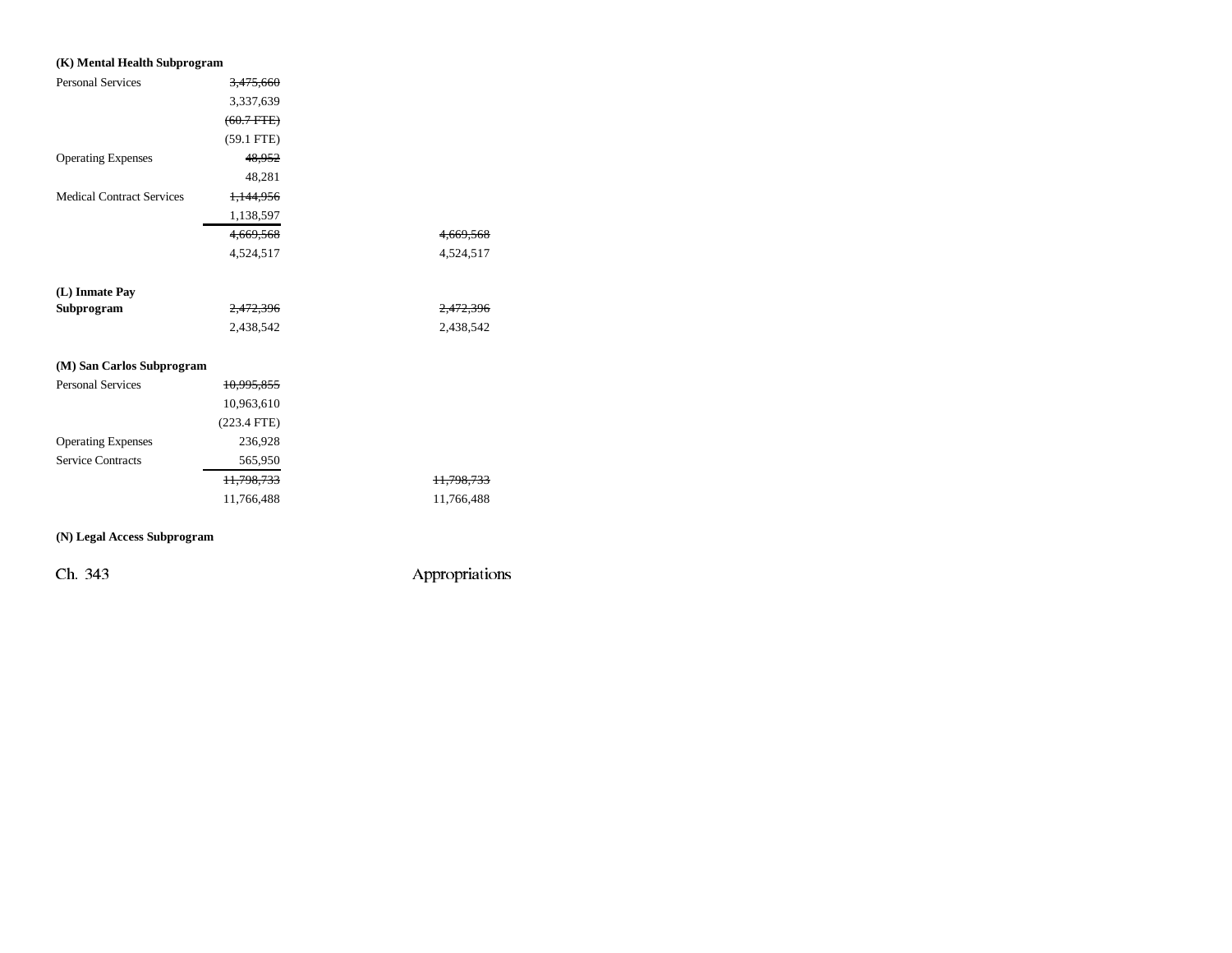|                                    |                                      |              | APPROPRIATION FROM            |                                                |                             |                                       |                                |
|------------------------------------|--------------------------------------|--------------|-------------------------------|------------------------------------------------|-----------------------------|---------------------------------------|--------------------------------|
|                                    | <b>ITEM &amp;</b><br><b>SUBTOTAL</b> | <b>TOTAL</b> | <b>GENERAL</b><br><b>FUND</b> | <b>GENERAL</b><br><b>FUND</b><br><b>EXEMPT</b> | <b>CASH</b><br><b>FUNDS</b> | CASH<br><b>FUNDS</b><br><b>EXEMPT</b> | <b>FEDERAL</b><br><b>FUNDS</b> |
|                                    | \$<br>\$                             |              | \$                            | $\mathbb S$                                    | \$                          | \$                                    | \$                             |
|                                    |                                      |              |                               |                                                |                             |                                       |                                |
| <b>Personal Services</b>           | 824,977                              |              |                               |                                                |                             |                                       |                                |
|                                    | $(15.5$ FTE)                         |              |                               |                                                |                             |                                       |                                |
| <b>Operating Expenses</b>          | 333,665                              |              |                               |                                                |                             |                                       |                                |
|                                    | 324,322                              |              |                               |                                                |                             |                                       |                                |
| Start-up Costs                     | 8,500                                |              |                               |                                                |                             |                                       |                                |
|                                    | 1,167,142                            |              | 1,167,142                     |                                                |                             |                                       |                                |
|                                    | 1,149,299                            |              | 1,149,299                     |                                                |                             |                                       |                                |
|                                    |                                      |              |                               |                                                |                             |                                       |                                |
|                                    |                                      | 262,523,724  |                               |                                                |                             |                                       |                                |
|                                    |                                      | 266,184,801  |                               |                                                |                             |                                       |                                |
| (3) SUPPORT SERVICES               |                                      |              |                               |                                                |                             |                                       |                                |
| (A) Business Operations Subprogram |                                      |              |                               |                                                |                             |                                       |                                |
| <b>Personal Services</b>           | 5,393,005                            |              | 4,778,415                     |                                                | 544,013 <sup>a</sup>        | $70,577(T)^{b}$                       |                                |
|                                    | 5,380,248                            |              | 4,765,658                     |                                                |                             |                                       |                                |
|                                    |                                      |              | $(109.4$ FTE $)$              |                                                | $(11.6$ FTE)                | $(1.6$ FTE)                           |                                |
|                                    |                                      |              | $(108.9$ FTE)                 |                                                |                             |                                       |                                |
| <b>Operating Expenses</b>          | 245,310                              |              | 245,310                       |                                                |                             |                                       |                                |
|                                    |                                      |              |                               |                                                |                             |                                       |                                |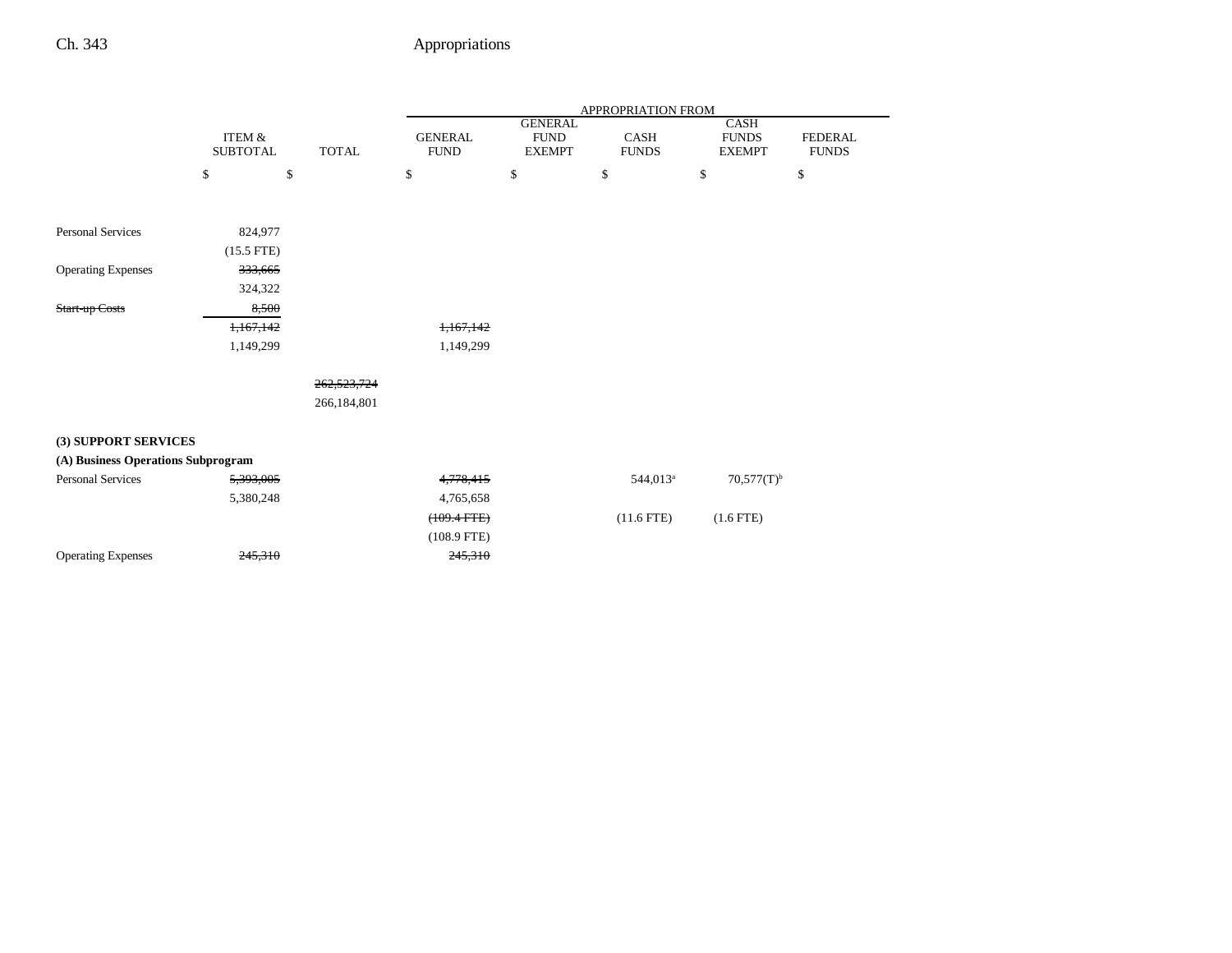|                | 245,143   | 245,143 |
|----------------|-----------|---------|
| Start-up Costs | 8.650     | 8,650   |
|                | 5,646,965 |         |
|                | 5,625,391 |         |

<sup>a</sup> Of this amount, \$34,153 shall be from restitution collected pursuant to Section  $\frac{17-2-201(5)(c)(III)}{17-2}$ ,  $\frac{1}{2}$ , 16-18.5-109(3), C.R.S. and \$509,860(T) shall be from sales revenues earned by Correctional Industries. For informational purposes, of the sales revenues earned by Correctional Industries, \$71,127 shall be used for statewide indirect costs and \$438,733 shall be used for departmental indirect costs.

<sup>b</sup> This amount shall be from sales revenues earned by the Canteen Operation. For informational purposes, of the sales revenues earned by the Canteen Operation, \$8,378 shall be used for statewide indirect costs and \$62,199 shall be used for departmental indirect costs.

#### **(B) Personnel Subprogram**

| <b>Personal Services</b>         | 1,433,420    |                |
|----------------------------------|--------------|----------------|
|                                  | $(35.0$ FTE) |                |
| <b>Operating Expenses</b>        | 98,865       |                |
|                                  | 1,532,285    | 1,532,285      |
|                                  |              |                |
| (C) Offender Services Subprogram |              |                |
| <b>Personal Services</b>         | 1,639,656    |                |
|                                  | $(39.0$ FTE) |                |
| <b>Operating Expenses</b>        | 54,331       |                |
|                                  | 54,927       |                |
|                                  | 1,693,987    | 1.693.987      |
|                                  | 1,694,583    | 1,694,583      |
|                                  |              |                |
| (D) Communications Subprogram    |              |                |
| <b>Personal Services</b>         | 510,834      | 510,834        |
| Ch. 343                          |              | Appropriations |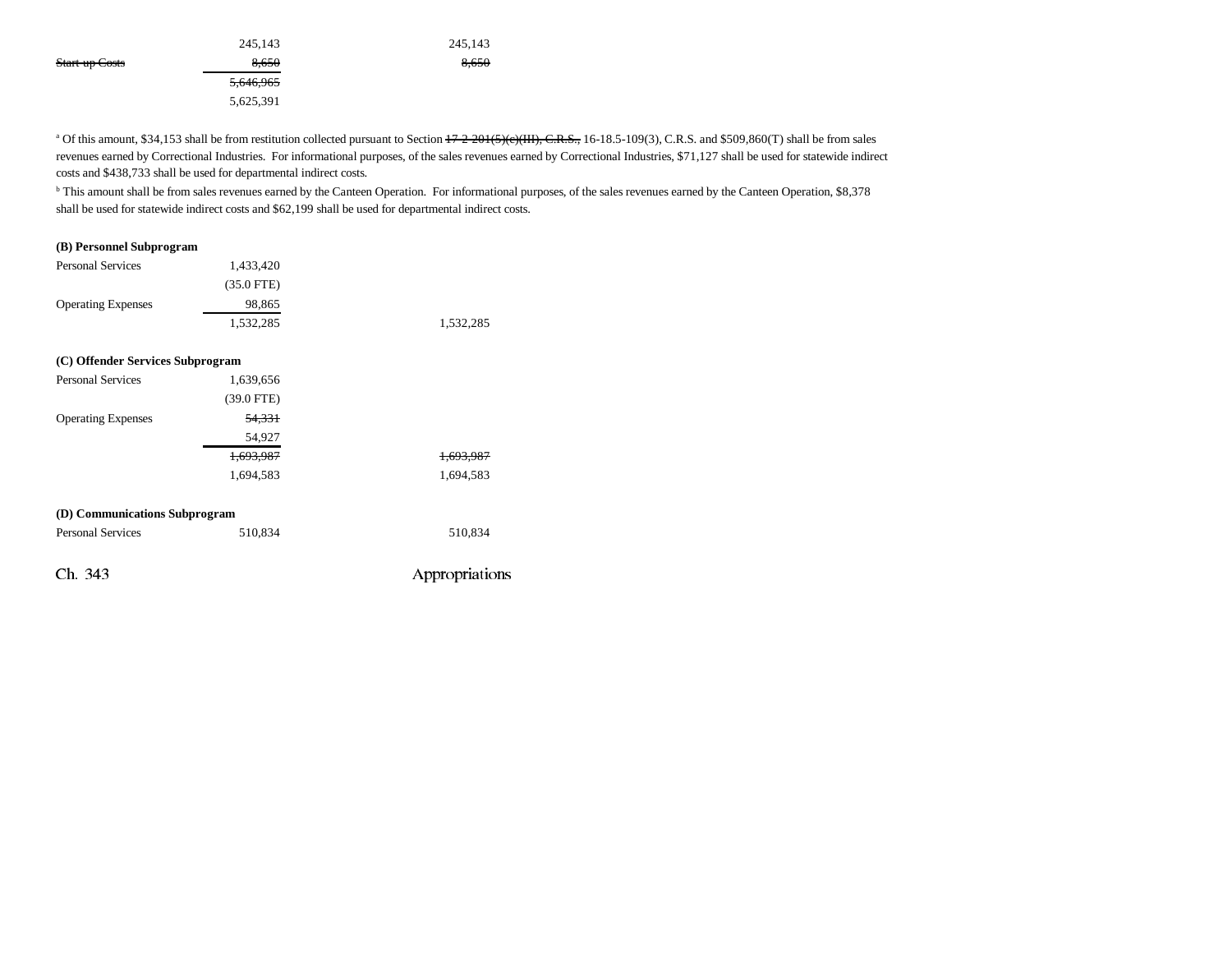|                           |                           |           |              | APPROPRIATION FROM            |                                         |                             |                                              |                                |
|---------------------------|---------------------------|-----------|--------------|-------------------------------|-----------------------------------------|-----------------------------|----------------------------------------------|--------------------------------|
|                           | ITEM &<br><b>SUBTOTAL</b> |           | <b>TOTAL</b> | <b>GENERAL</b><br><b>FUND</b> | GENERAL<br><b>FUND</b><br><b>EXEMPT</b> | <b>CASH</b><br><b>FUNDS</b> | <b>CASH</b><br><b>FUNDS</b><br><b>EXEMPT</b> | <b>FEDERAL</b><br><b>FUNDS</b> |
|                           | \$                        | \$        |              | \$                            | \$                                      | \$                          | \$                                           | \$                             |
|                           |                           |           |              |                               |                                         |                             |                                              |                                |
|                           |                           |           |              | $(10.4$ FTE)                  |                                         |                             |                                              |                                |
| <b>Operating Expenses</b> |                           | 840,542   |              | 838,742                       |                                         | $1,800^{\rm a}$             |                                              |                                |
|                           |                           | 1,001,484 |              | 999,684                       |                                         |                             |                                              |                                |
| <b>Dispatch Services</b>  |                           | 131,619   |              | 131,619                       |                                         |                             |                                              |                                |
|                           |                           | 1,482,995 |              |                               |                                         |                             |                                              |                                |
|                           |                           | 1,643,937 |              |                               |                                         |                             |                                              |                                |
|                           |                           |           |              |                               |                                         |                             |                                              |                                |

<sup>a</sup> This amount shall be from fees collected for monitoring private prisons.

#### **(E) Transportation Subprogram**

| <b>Personal Services</b>      | 1,156,106 | 1,156,106    |           |            |
|-------------------------------|-----------|--------------|-----------|------------|
|                               |           | $(27.7$ FTE) |           |            |
| <b>Operating Expenses</b>     | 134,384   | 134,384      |           |            |
|                               | 167,135   | 167,135      |           |            |
| <b>Vehicle Lease Payments</b> | 2,235,324 | 2,159,759    | $8.213^a$ | $67,352^b$ |
|                               | 2,199,804 | 2,124,239    |           |            |
| <b>Start-up Costs</b>         | 4,794     | 4,794        |           |            |
|                               | 3,530,608 |              |           |            |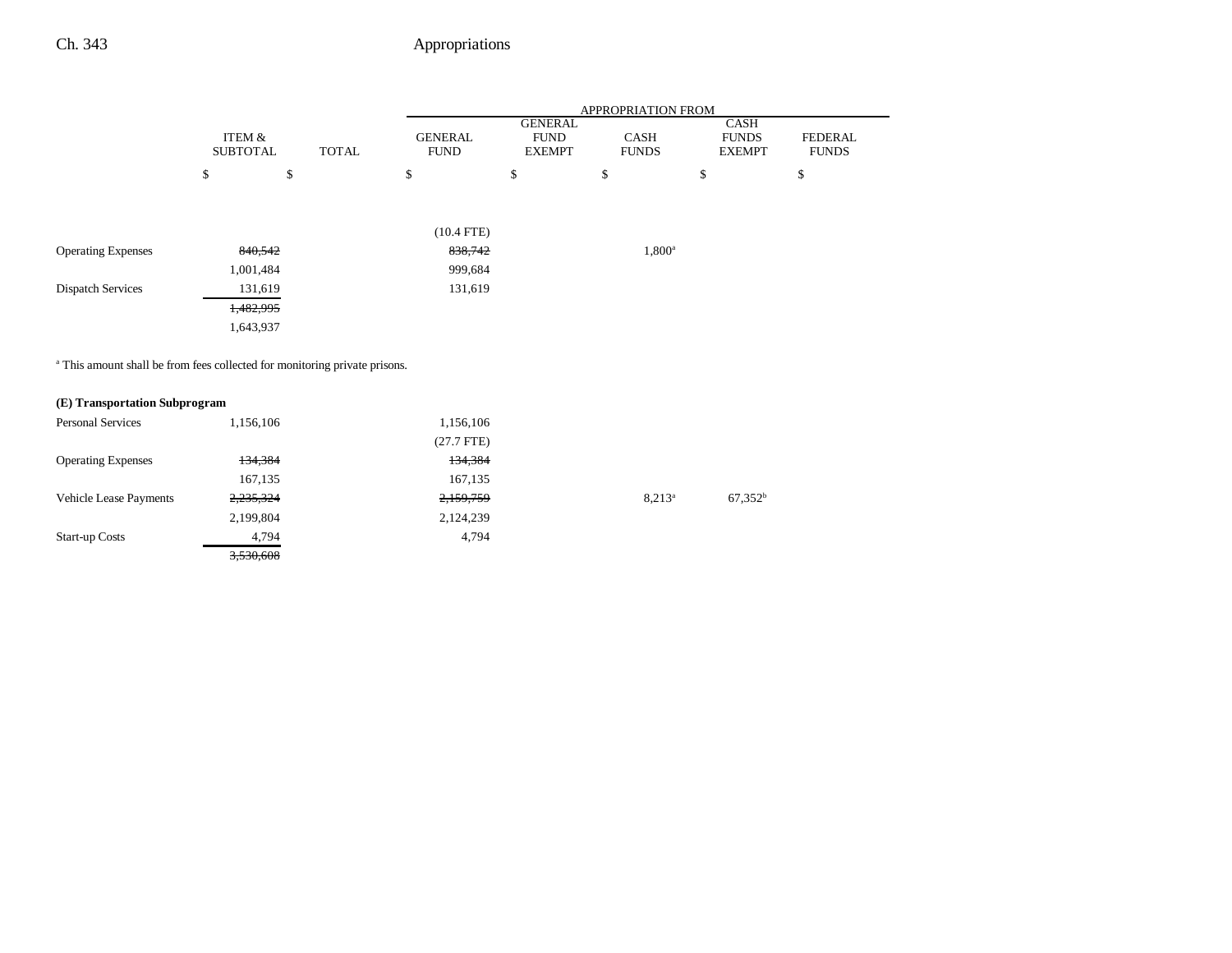#### 3,527,839

<sup>a</sup> This amount shall be from sales revenues earned by the Canteen Operation.

**b** This amount shall be from sales revenues earned by Correctional Industries.

#### **(F) Training Subprogram**

| <b>Personal Services</b>                         | 1,513,453    |              |               |
|--------------------------------------------------|--------------|--------------|---------------|
|                                                  | $(30.0$ FTE) |              |               |
| <b>Operating Expenses</b>                        | 259,313      |              |               |
|                                                  | 258,696      |              |               |
| <b>Advanced Special Training</b>                 | 101,515      |              |               |
|                                                  | 1,874,281    | 1,874,281    |               |
|                                                  | 1,873,664    | 1,873,664    |               |
| (G) Information Systems Subprogram <sup>16</sup> |              |              |               |
| <b>Personal Services</b>                         | 1,797,964    | 1,797,964    |               |
|                                                  |              | $(37.1$ FTE) |               |
| <b>Operating Expenses</b>                        | 844,325      | 844,325      |               |
|                                                  | 872,310      | 872,310      |               |
| Purchase of Services from                        |              |              |               |
| Computer Center                                  | 33,205       | 33,205       |               |
| Grants                                           | 94,395       |              | $94,395(T)^3$ |
| <b>Information Technology</b>                    |              |              |               |
| Projects                                         | 934,933      | 934,933      |               |
| Parole Electronic Records                        |              |              |               |
| Project <sup>17</sup>                            | 593,847      | 593,847      |               |
|                                                  | 4,298,669    |              |               |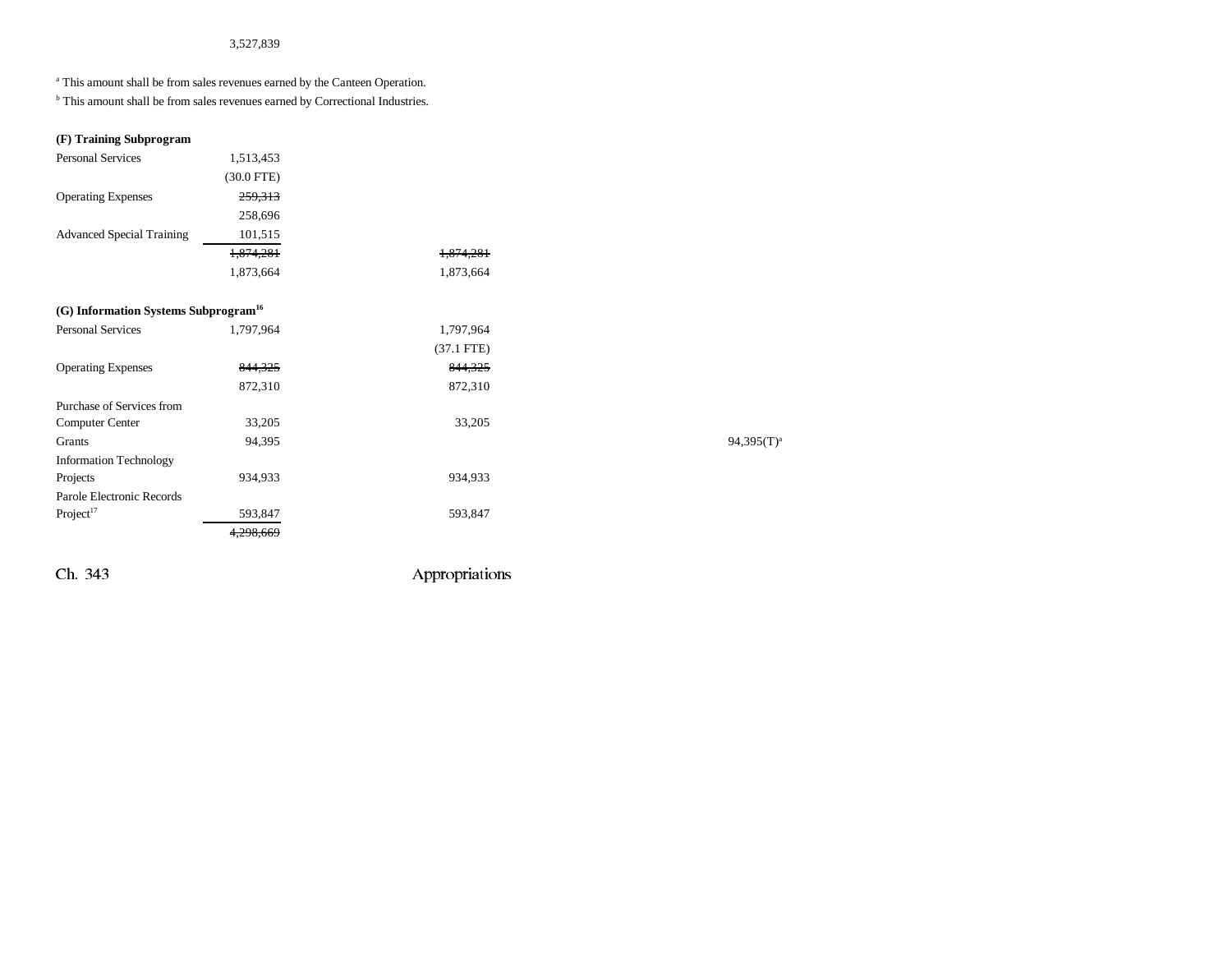|                 |        |                |                | APPROPRIATION FROM |               |              |
|-----------------|--------|----------------|----------------|--------------------|---------------|--------------|
|                 |        |                | <b>GENERAL</b> |                    | CASH          |              |
| ITEM &          |        | <b>GENERAL</b> | <b>FUND</b>    | CASH               | <b>FUNDS</b>  | FEDERAL      |
| <b>SUBTOTAL</b> | TOTAL. | <b>FUND</b>    | <b>EXEMPT</b>  | <b>FUNDS</b>       | <b>EXEMPT</b> | <b>FUNDS</b> |
|                 |        |                |                |                    |               |              |

4,326,654

<sup>a</sup> This amount shall be from the Department of Public Safety, Division of Criminal Justice.

|                           | (H) Facility Services Subprogram <sup>18</sup> |            |           |  |  |  |
|---------------------------|------------------------------------------------|------------|-----------|--|--|--|
| <b>Personal Services</b>  | 1,623,141                                      |            |           |  |  |  |
|                           | $(28.6$ FTE $)$                                |            |           |  |  |  |
| <b>Operating Expenses</b> | 148,653                                        |            |           |  |  |  |
|                           | 150,656                                        |            |           |  |  |  |
|                           | 1,771,794                                      |            | 1,771,794 |  |  |  |
|                           | 1,773,797                                      |            | 1,773,797 |  |  |  |
|                           |                                                |            |           |  |  |  |
|                           |                                                | 21,831,584 |           |  |  |  |
|                           |                                                | 21,998,150 |           |  |  |  |
|                           |                                                |            |           |  |  |  |
| (4) INMATE PROGRAMS       |                                                |            |           |  |  |  |

#### **(A) Labor Subprogram**

Personal Services 4,276,956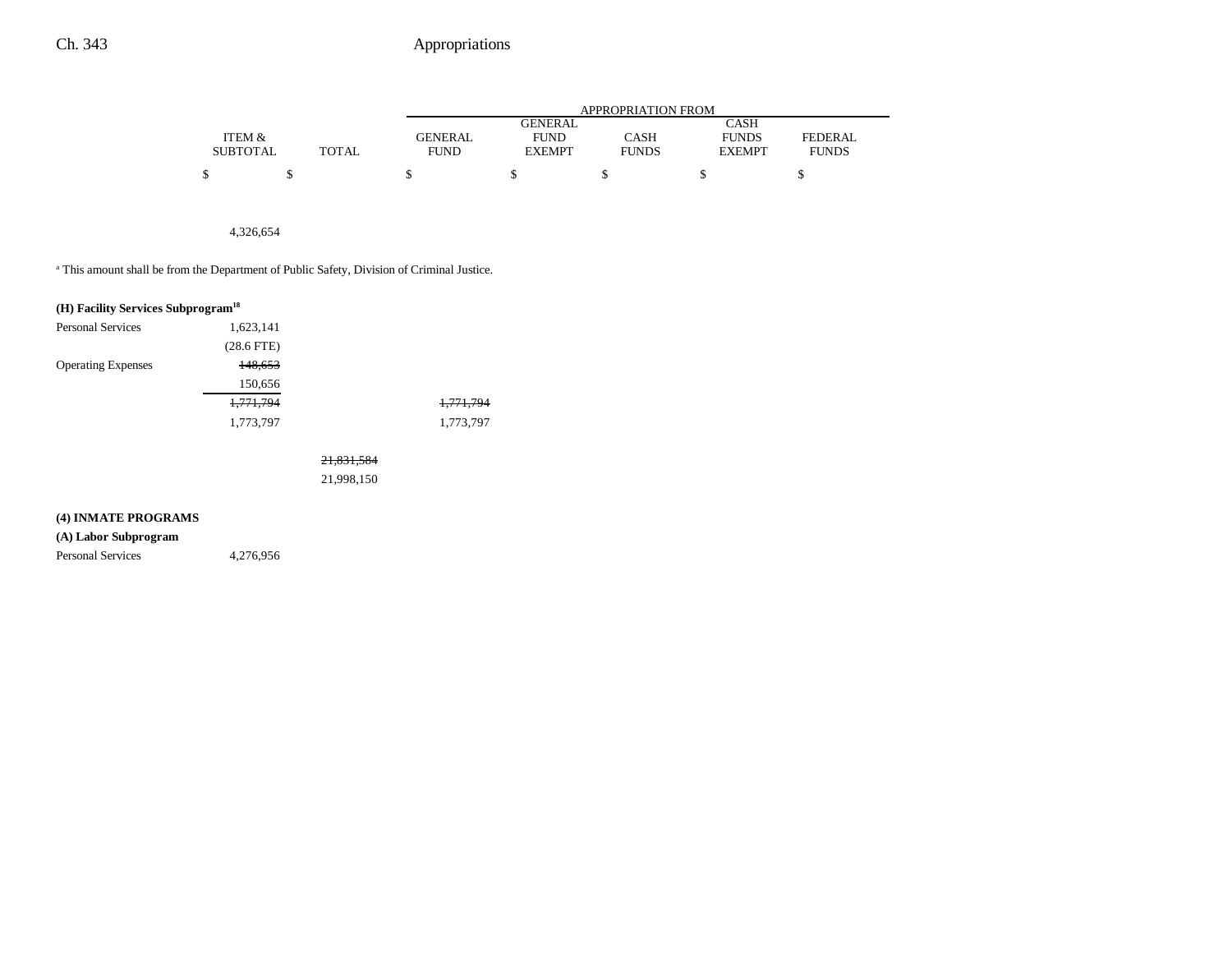|                           | $(98.3$ FTE)         |               |                        |         |
|---------------------------|----------------------|---------------|------------------------|---------|
| <b>Operating Expenses</b> | 91,326               |               |                        |         |
|                           | 4,368,282            | 4,368,282     |                        |         |
| (B) Education Subprogram  |                      |               |                        |         |
| <b>Personal Services</b>  | 7,341,079            | 7,341,079     |                        |         |
|                           | 7,088,076            | 7,088,076     |                        |         |
|                           |                      | $(148.3 FTE)$ |                        |         |
|                           |                      | $(142.5$ FTE) |                        |         |
| <b>Operating Expenses</b> | 887,400              | 448,600       | 438,800 <sup>e</sup>   |         |
|                           | 1,069,008            | 401,208       | $667,800$ <sup>a</sup> |         |
| <b>Contract Services</b>  | <del>7,725,387</del> | 7,725,387     |                        |         |
|                           | 7,500,887            | 7,500,887     |                        |         |
| <b>Education Grants</b>   | 285,523              |               | $285,523(F)^{b}$       |         |
|                           | 111,868              |               | $111,868(T)^{b}$       |         |
|                           |                      |               | $(4.5$ FTE)            |         |
| <b>Vocational Grants</b>  | 341,624              |               | 341,624(T)             |         |
|                           | 764,736              |               | $30,000(T)^c$          | 734,736 |
|                           | 16,581,013           |               |                        |         |
|                           | 16,534,575           |               |                        |         |

<sup>a</sup> This amount shall be from sales revenues earned by vocational programs.

 $^{\rm b}$  Of this amount, \$172,721 shall be from the Department of Higher Education, State Board for Community Colleges and Occupational Education, and \$112,802 THIS AMOUNT shall be from federal funds appropriated to the Department of Education.

c Of this amount, \$183,496 shall be from federal Workforce Investment Act funds appropriated to the Department of Labor and Employment, and \$158,128 shall be from the Department of Higher Education, State Board for Community Colleges and Occupational Education. THIS AMOUNT SHALL BE FROM FEDERAL FUNDS APPROPRIATED TO THE STATE BOARD FOR COMMUNITY COLLEGES AND OCCUPATIONAL EDUCATION STATE SYSTEM COMMUNITY COLLEGES.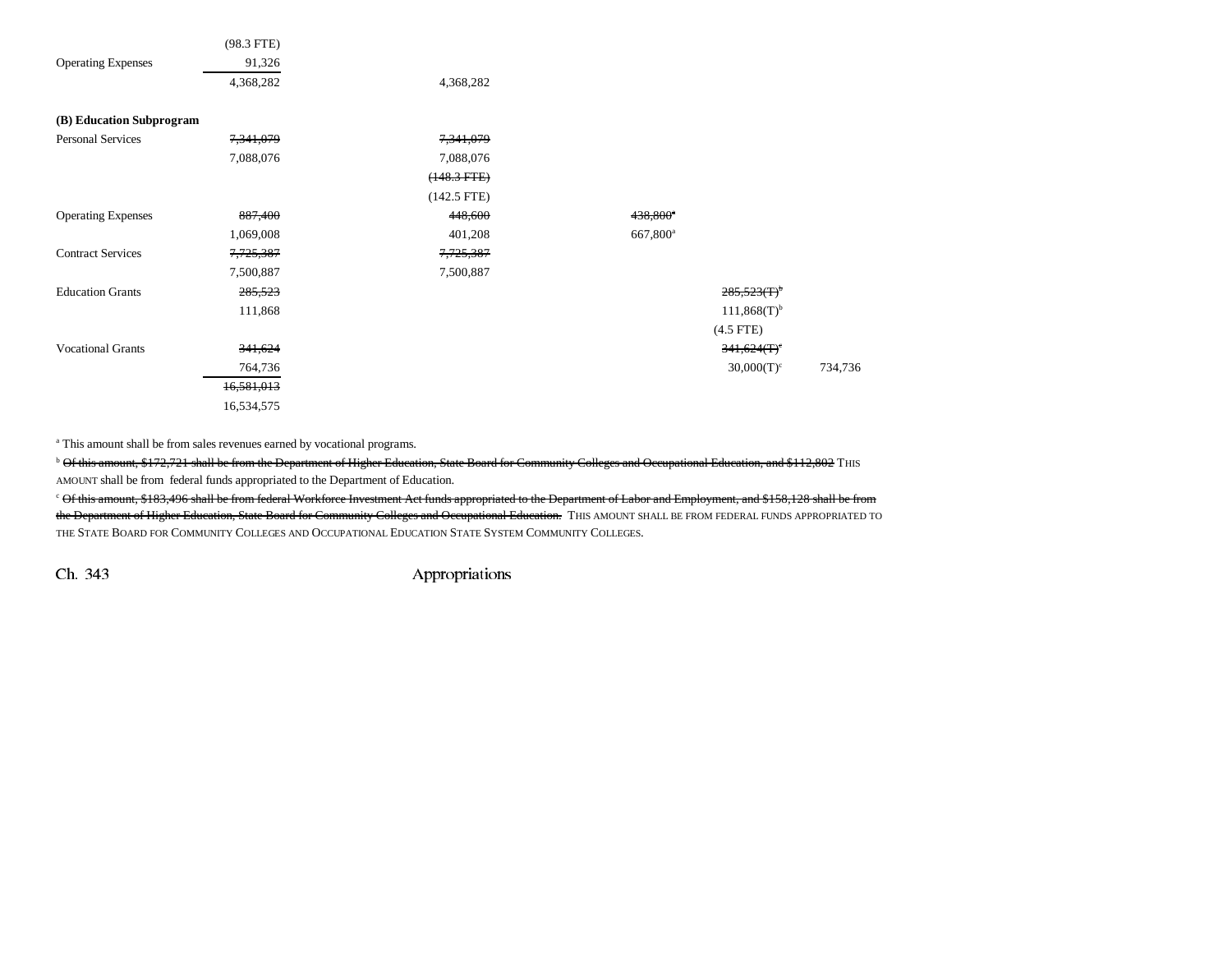|                                           |                                      |              |                               |                | APPROPRIATION FROM   |                           |                |
|-------------------------------------------|--------------------------------------|--------------|-------------------------------|----------------|----------------------|---------------------------|----------------|
|                                           |                                      |              |                               | <b>GENERAL</b> |                      | <b>CASH</b>               |                |
|                                           | <b>ITEM &amp;</b><br><b>SUBTOTAL</b> | <b>TOTAL</b> | <b>GENERAL</b><br><b>FUND</b> | <b>FUND</b>    | CASH<br><b>FUNDS</b> | <b>FUNDS</b>              | <b>FEDERAL</b> |
|                                           |                                      |              |                               | <b>EXEMPT</b>  |                      | <b>EXEMPT</b>             | <b>FUNDS</b>   |
|                                           | \$                                   | \$           | \$                            | \$             | \$                   | \$                        | \$             |
|                                           |                                      |              |                               |                |                      |                           |                |
|                                           |                                      |              |                               |                |                      |                           |                |
| (C) Recreation Subprogram                 |                                      |              |                               |                |                      |                           |                |
| <b>Personal Services</b>                  | 4,896,977                            |              |                               |                |                      |                           |                |
|                                           | 4,715,129                            |              |                               |                |                      |                           |                |
|                                           | $(116.9 FTE)$                        |              |                               |                |                      |                           |                |
|                                           | $(113.1$ FTE)                        |              |                               |                |                      |                           |                |
| <b>Operating Expenses</b>                 | 64,507                               |              |                               |                |                      |                           |                |
|                                           | 64,198                               |              |                               |                |                      |                           |                |
| <b>Contract Services</b>                  | 235,610                              |              |                               |                |                      |                           |                |
|                                           | 5,197,094                            |              | 5,197,094                     |                |                      |                           |                |
|                                           | 5,014,937                            |              | 5,014,937                     |                |                      |                           |                |
|                                           |                                      |              |                               |                |                      |                           |                |
| (D) Drug and Alcohol Treatment Subprogram |                                      |              |                               |                |                      |                           |                |
| <b>Personal Services</b>                  | 229,284                              |              | 229,284                       |                |                      |                           |                |
|                                           |                                      |              | $(4.0$ FTE)                   |                |                      |                           |                |
| Alcohol Treatment Program <sup>19</sup>   | 704,050                              |              | 604,050                       |                |                      | $100,000(T)^a$            |                |
| Drug Treatment Program <sup>19</sup>      | 574,615                              |              | 145,666                       |                | 328,949 <sup>b</sup> | $100,000(T)^a$            |                |
| Drug Offender Surcharge                   |                                      |              |                               |                |                      |                           |                |
| Program                                   | 712,738                              |              |                               |                | 570,379 <sup>b</sup> | $142,359(T)$ <sup>c</sup> |                |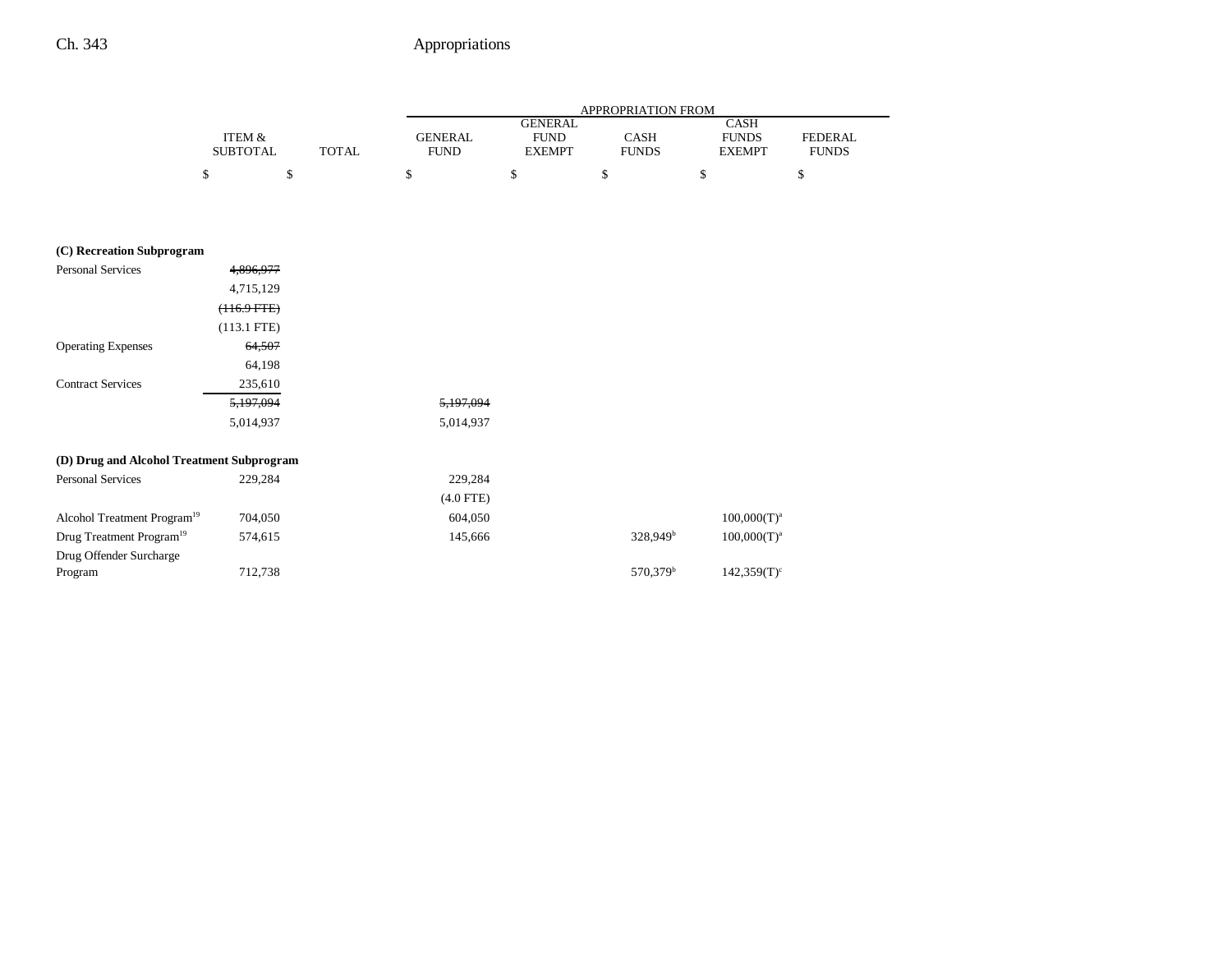|  | Ņ |
|--|---|
|  |   |

| <b>Contract Services</b> | <del>3,582,714</del> | <del>3.582,714</del> |                |
|--------------------------|----------------------|----------------------|----------------|
|                          | 3,344,418            | 3,344,418            |                |
| <b>Treatment Grants</b>  | 781,630              |                      | $781,630(T)^c$ |
|                          | <del>6,585,031</del> |                      |                |
|                          | 6,346,735            |                      |                |

<sup>a</sup> These amounts shall be from the Department of Human Services, Health and Rehabilitation Services, Alcohol and Drug Abuse Division.

b These amounts shall be from the Drug Offender Surcharge Fund pursuant to Section 18-19-103(4), C.R.S.

c These amounts shall be from federal funds appropriated to the Department of Public Safety, Division of Criminal Justice.

| (E) Sex Offender Treatment Subprogram |           |                 |                  |
|---------------------------------------|-----------|-----------------|------------------|
| <b>Personal Services</b>              | 2,027,661 | 1,998,338       | $29,323^a$       |
|                                       | 2,015,572 | 1,986,249       |                  |
|                                       |           | $(40.9$ FTE $)$ | $(1.0$ FTE)      |
|                                       |           | $(40.6$ FTE)    |                  |
| <b>Operating Expenses</b>             | 314,517   | 314,017         | 500 <sup>a</sup> |
|                                       | 314,350   | 313,850         |                  |
| Polygraph Testing                     | 267,866   | 267,866         |                  |
| <b>Start-up Costs</b>                 | 52,825    | 49,000          | $3.825^a$        |
|                                       | 2,662,869 |                 |                  |
|                                       | 2,650,613 |                 |                  |

a These amounts shall be from the Sex Offender Surcharge Fund.

#### **(F) Volunteers Subprogram**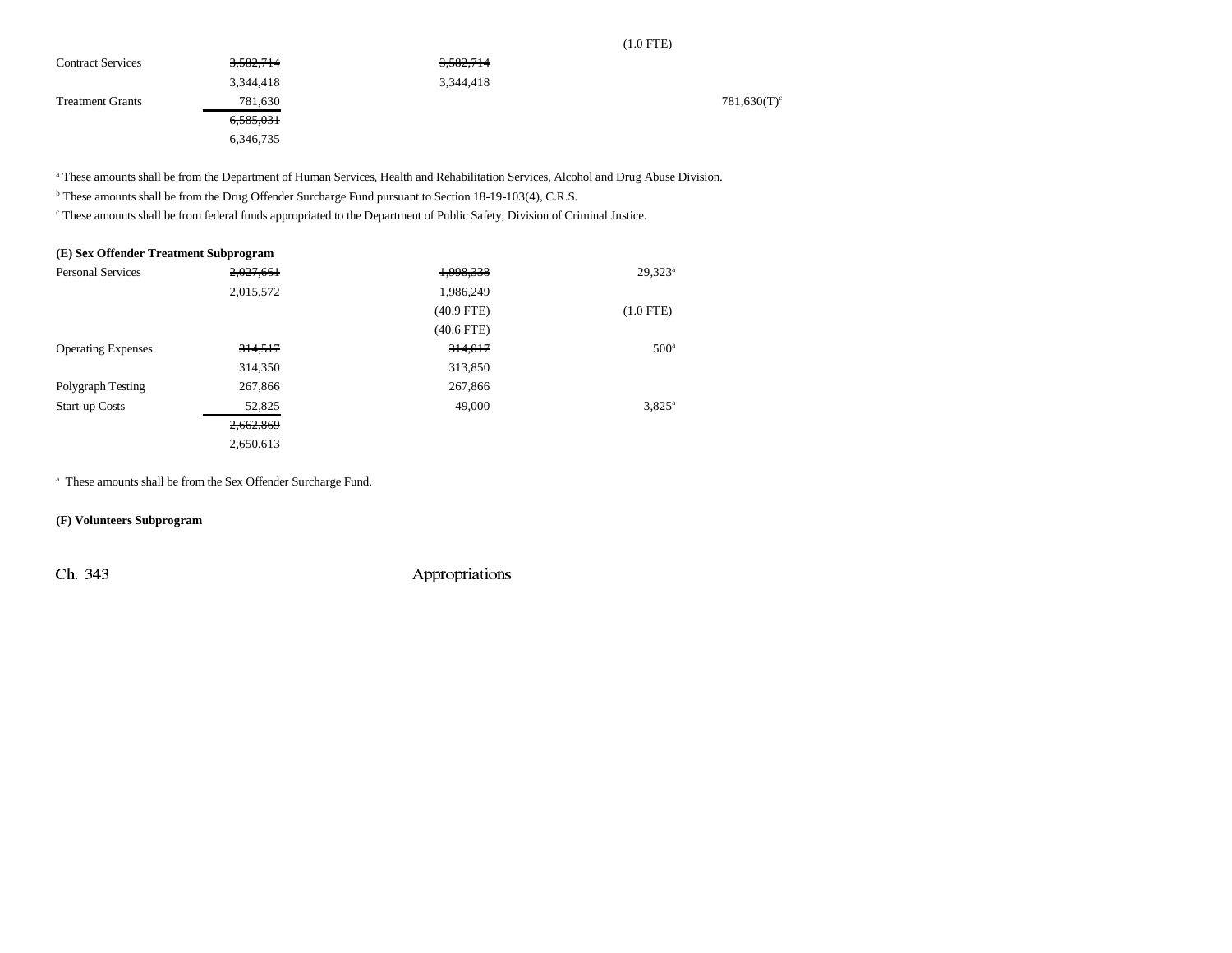|                                                         |                           |              |                               |                                                 | APPROPRIATION FROM   |                                       |                                |
|---------------------------------------------------------|---------------------------|--------------|-------------------------------|-------------------------------------------------|----------------------|---------------------------------------|--------------------------------|
|                                                         | ITEM &<br><b>SUBTOTAL</b> | <b>TOTAL</b> | <b>GENERAL</b><br><b>FUND</b> | <b>GENERAL</b><br>${\rm FUND}$<br><b>EXEMPT</b> | CASH<br><b>FUNDS</b> | CASH<br><b>FUNDS</b><br><b>EXEMPT</b> | <b>FEDERAL</b><br><b>FUNDS</b> |
|                                                         | \$<br>\$                  |              | \$                            | \$                                              | \$                   | \$                                    | \$                             |
| <b>Personal Services</b>                                | 345,029                   |              |                               |                                                 |                      |                                       |                                |
|                                                         | 335,471                   |              |                               |                                                 |                      |                                       |                                |
|                                                         | $(7.3$ FTE)               |              |                               |                                                 |                      |                                       |                                |
|                                                         | $(7.0$ FTE)               |              |                               |                                                 |                      |                                       |                                |
| <b>Operating Expenses</b>                               | 18,986                    |              |                               |                                                 |                      |                                       |                                |
|                                                         | 19,199                    |              |                               |                                                 |                      |                                       |                                |
|                                                         | 364,015                   |              | 364,015                       |                                                 |                      |                                       |                                |
|                                                         | 354,670                   |              | 354,670                       |                                                 |                      |                                       |                                |
| (G) Community Reintegration<br>Subprogram <sup>20</sup> |                           |              |                               |                                                 |                      |                                       |                                |
| <b>Personal Services</b>                                | 389,283                   |              | 389,283                       |                                                 |                      |                                       |                                |
|                                                         |                           |              | $(8.0$ FTE)                   |                                                 |                      |                                       |                                |
| <b>Operating Expenses</b>                               | 4,960                     |              | 4,960                         |                                                 |                      |                                       |                                |
|                                                         | 45,500                    |              | 45,500                        |                                                 |                      |                                       |                                |
| Offender Emergency                                      |                           |              |                               |                                                 |                      |                                       |                                |
| Assistance                                              | 90,000                    |              | 90,000                        |                                                 |                      |                                       |                                |
| <b>Contract Services</b>                                | 184,676                   |              | 184,676                       |                                                 |                      |                                       |                                |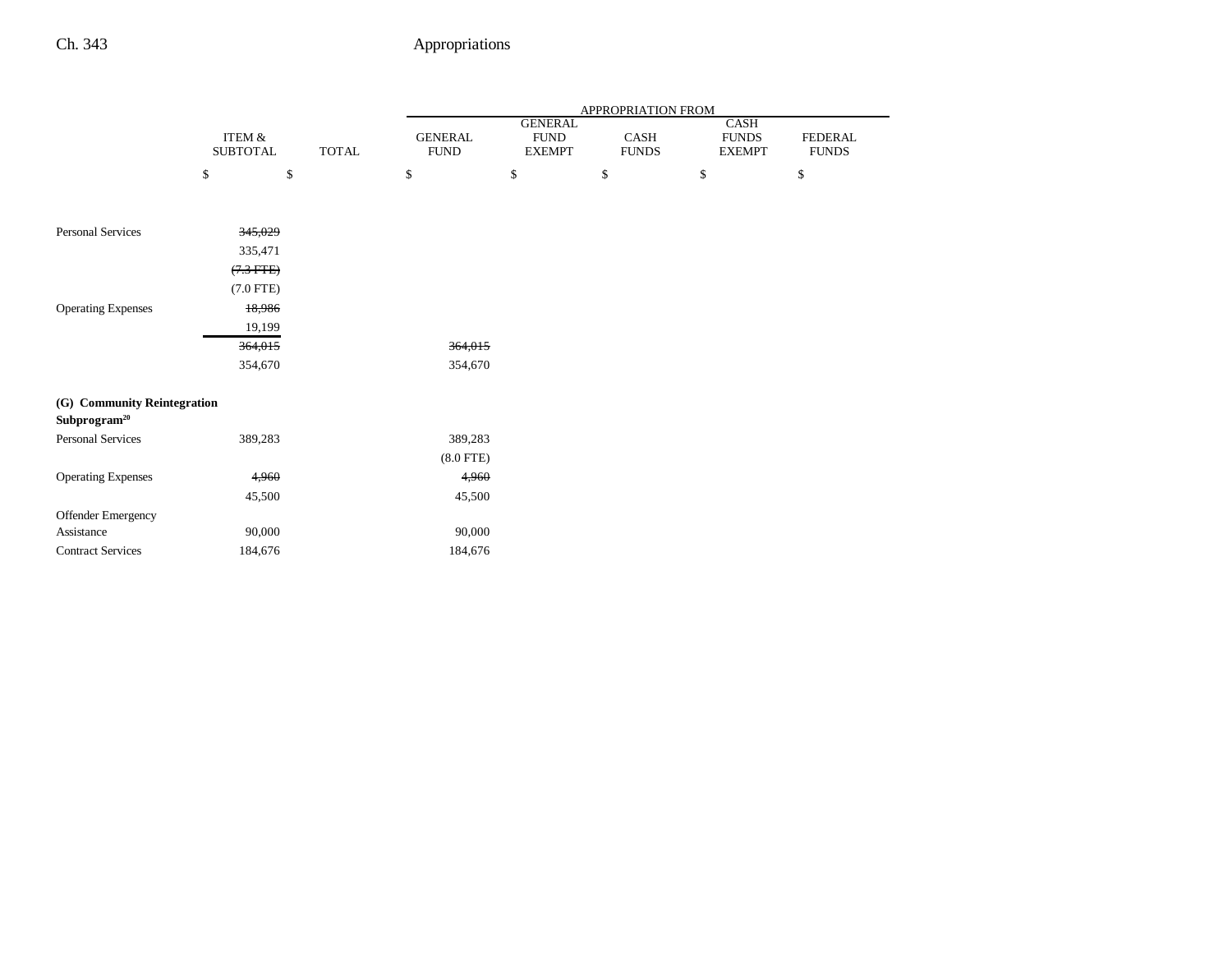| Offender Re-employment |           |         |                        |
|------------------------|-----------|---------|------------------------|
| Center <sup>21</sup>   | 465,000   |         | $465,000$ <sup>a</sup> |
|                        | 337,717   |         | 337,717 <sup>a</sup>   |
|                        |           |         | $(1.0$ FTE)            |
| Dress Out              | 518,585   | 518,585 |                        |
| <b>Start-up Costs</b>  | 10,524    | 10,524  |                        |
|                        | 1,663,028 |         |                        |
|                        | 1,576,285 |         |                        |

<sup>a</sup> Of this sum, \$250,000(T) \$198,673(T) shall be from a Federal Drug Control and System Improvement Grant in the Department of Public Safety, Division of Criminal Justice, \$150,000(T) \$74,044(T) shall be from the federal Welfare-to-Work Block Grant in the Department of Labor and Employment, and \$65,000 shall be from gifts, grants, and donations.

| 37, 421, 332 |  |
|--------------|--|
| 36,846,097   |  |

#### **(5) COMMUNITY SERVICES**

| (A) Parole                     |               |  |
|--------------------------------|---------------|--|
| <b>Personal Services</b>       | 5.090.840     |  |
|                                | 4,650,235     |  |
|                                | $(109.5 FTE)$ |  |
|                                | $(97.0$ FTE)  |  |
| <b>Operating Expenses</b>      | 661.878       |  |
|                                | 627,417       |  |
| <b>Contract Services</b>       | 532.170       |  |
|                                | 356,635       |  |
| <del>Start-up C</del><br>`osts | 102.164       |  |
|                                |               |  |
|                                |               |  |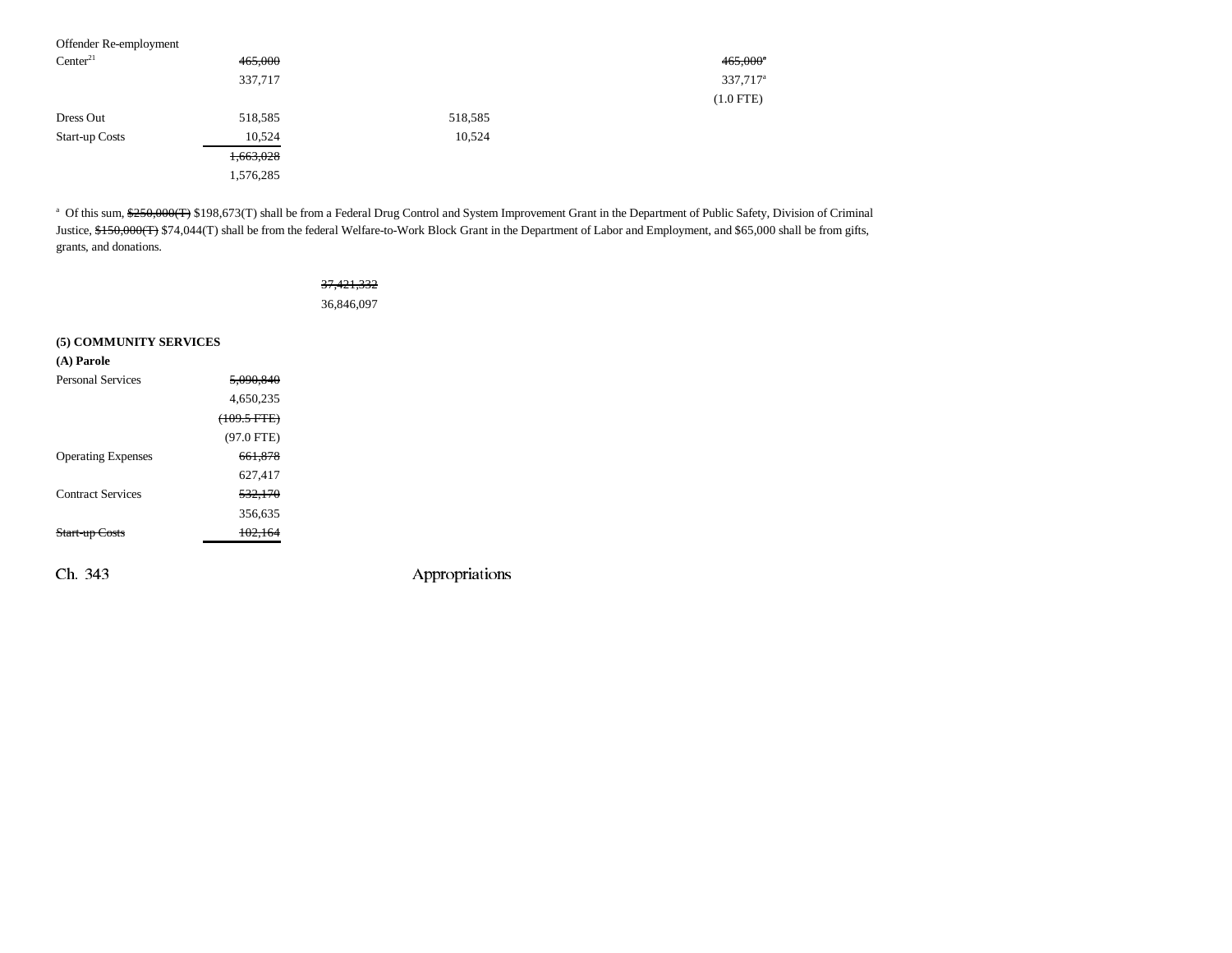|                                                |                                      |              | APPROPRIATION FROM            |                                                |                      |                                       |                                |  |
|------------------------------------------------|--------------------------------------|--------------|-------------------------------|------------------------------------------------|----------------------|---------------------------------------|--------------------------------|--|
|                                                | <b>ITEM &amp;</b><br><b>SUBTOTAL</b> | <b>TOTAL</b> | <b>GENERAL</b><br><b>FUND</b> | <b>GENERAL</b><br><b>FUND</b><br><b>EXEMPT</b> | CASH<br><b>FUNDS</b> | CASH<br><b>FUNDS</b><br><b>EXEMPT</b> | <b>FEDERAL</b><br><b>FUNDS</b> |  |
|                                                | \$<br>\$                             |              | \$                            | \$                                             | \$                   | \$                                    | \$                             |  |
|                                                |                                      |              |                               |                                                |                      |                                       |                                |  |
|                                                | 6,387,052                            |              | 6,387,052                     |                                                |                      |                                       |                                |  |
|                                                | 5,634,287                            |              | 5,634,287                     |                                                |                      |                                       |                                |  |
|                                                |                                      |              |                               |                                                |                      |                                       |                                |  |
| (B) Parole Intensive Supervision Subprogram    |                                      |              |                               |                                                |                      |                                       |                                |  |
| <b>Personal Services</b>                       | 1,627,026                            |              |                               |                                                |                      |                                       |                                |  |
|                                                | $(35.9$ FTE)                         |              |                               |                                                |                      |                                       |                                |  |
| <b>Operating Expenses</b>                      | 242,312                              |              |                               |                                                |                      |                                       |                                |  |
| <b>Contract Services</b>                       | 757,084                              |              |                               |                                                |                      |                                       |                                |  |
|                                                | 577,084                              |              |                               |                                                |                      |                                       |                                |  |
| Non-residential Services                       | 436,192                              |              |                               |                                                |                      |                                       |                                |  |
|                                                | 381,192                              |              |                               |                                                |                      |                                       |                                |  |
| Home Detention                                 | 73,000                               |              |                               |                                                |                      |                                       |                                |  |
|                                                | 3,135,614                            |              | 3,135,614                     |                                                |                      |                                       |                                |  |
|                                                | 2,900,614                            |              | 2,900,614                     |                                                |                      |                                       |                                |  |
| (C) Community Intensive Supervision Subprogram |                                      |              |                               |                                                |                      |                                       |                                |  |
| <b>Personal Services</b>                       | 1,735,596                            |              |                               |                                                |                      |                                       |                                |  |

| <b>Personal Services</b> | 1,735,596    |
|--------------------------|--------------|
|                          | $(43.5$ FTE) |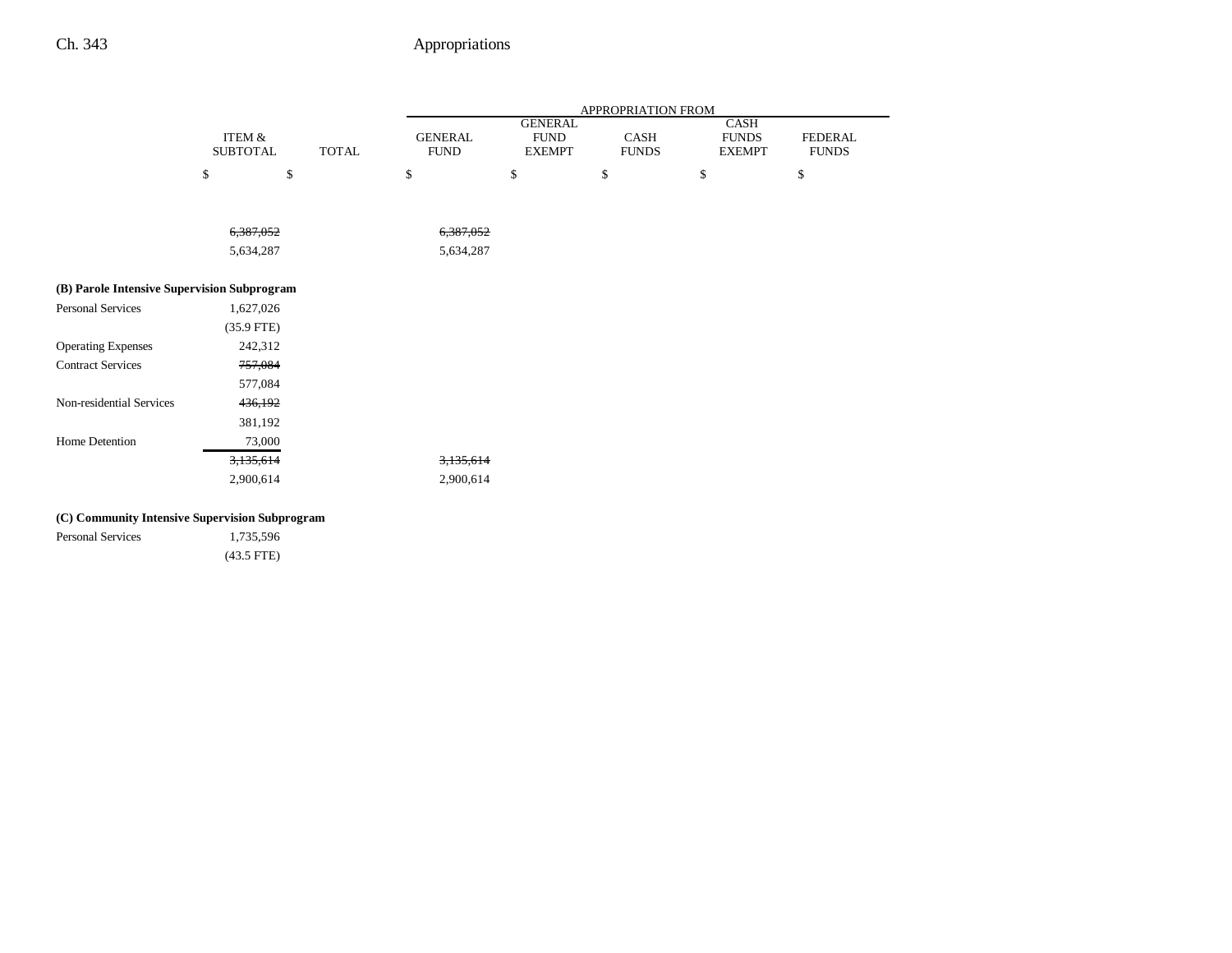| <b>Operating Expenses</b>            | 475,953   |                      |               |
|--------------------------------------|-----------|----------------------|---------------|
| <b>Contract Services</b>             | 2,873,667 |                      |               |
| <b>Start-up Costs</b>                | 99,592    |                      |               |
|                                      | 5,184,808 | 5,184,808            |               |
| (D) Community Supervision Subprogram |           |                      |               |
| (1) Community Supervision            |           |                      |               |
| <b>Personal Services</b>             | 1,490,776 | 1,490,776            |               |
|                                      | 1,411,725 | 1,411,725            |               |
|                                      |           | $(29.5 \text{ FTE})$ |               |
|                                      |           | $(28.5$ FTE)         |               |
| <b>Operating Expenses</b>            | 65,663    | 65,663               |               |
|                                      | 68,031    | 68,031               |               |
| <b>Community Mental Health</b>       |           |                      |               |
| Services                             | 262,335   | 262,335              |               |
| <b>Contract Services for High</b>    |           |                      |               |
| Risk Offenders <sup>22</sup>         | 118,785   | 118,785              |               |
| Contract Services for Fugitive       |           |                      |               |
| Returns                              | 32,475    |                      | $32,475(T)^3$ |
| <b>Start-up Costs</b>                | 9,408     | 9,408                |               |
|                                      | 1,979,442 |                      |               |
|                                      | 1,902,759 |                      |               |
|                                      |           |                      |               |

a This amount shall be from the Department of Public Safety, Division of Criminal Justice.

(2) Youthful Offender System Aftercare Personal Services 446,472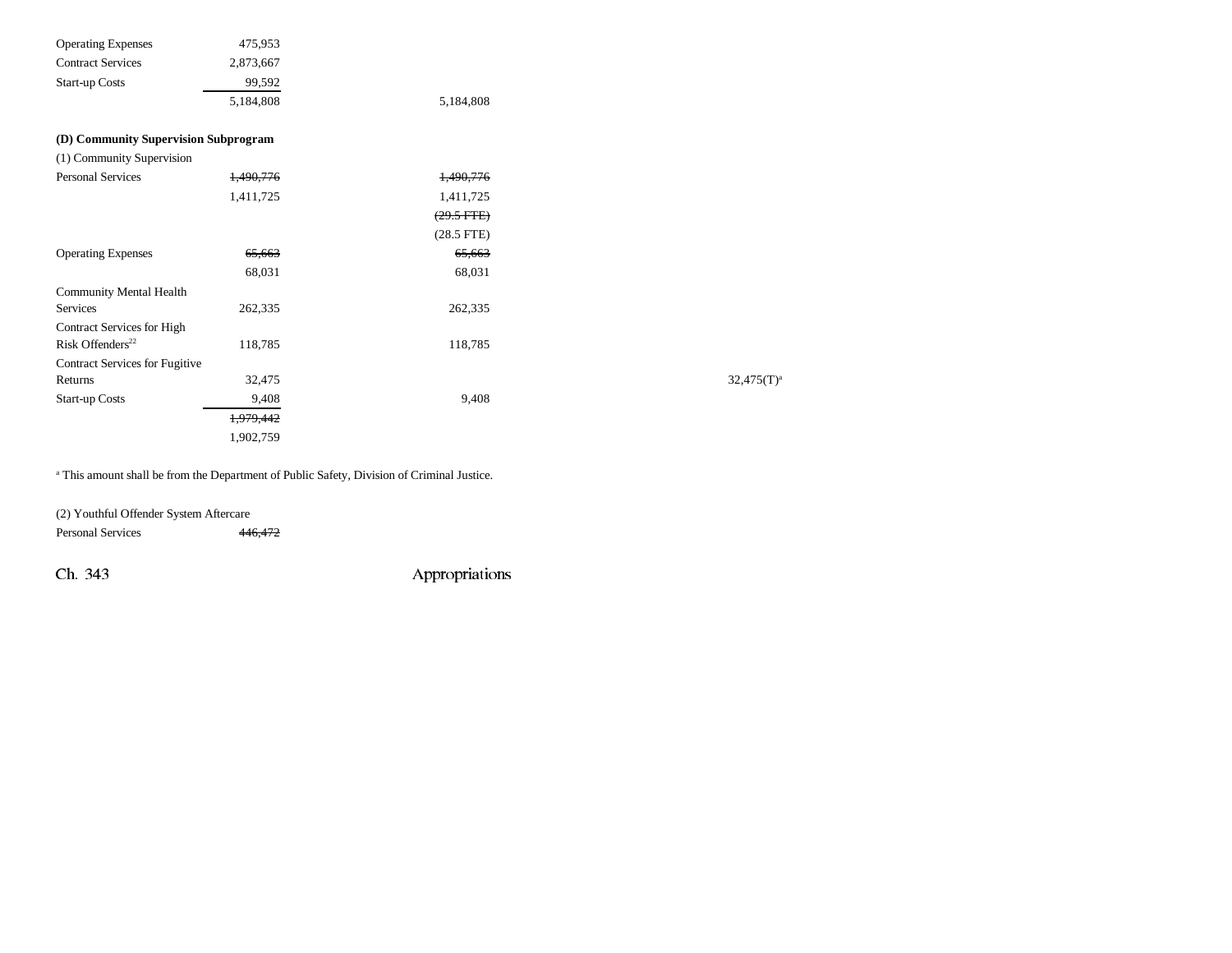|                                     |                           |              |                               |                                                | APPROPRIATION FROM   |                                       |                                |
|-------------------------------------|---------------------------|--------------|-------------------------------|------------------------------------------------|----------------------|---------------------------------------|--------------------------------|
|                                     | ITEM &<br><b>SUBTOTAL</b> | <b>TOTAL</b> | <b>GENERAL</b><br><b>FUND</b> | <b>GENERAL</b><br><b>FUND</b><br><b>EXEMPT</b> | CASH<br><b>FUNDS</b> | CASH<br><b>FUNDS</b><br><b>EXEMPT</b> | <b>FEDERAL</b><br><b>FUNDS</b> |
|                                     | \$                        | $\mathbb{S}$ | \$                            | \$                                             | \$                   | \$                                    | \$                             |
|                                     |                           |              |                               |                                                |                      |                                       |                                |
|                                     | 456,845                   |              |                               |                                                |                      |                                       |                                |
|                                     | $(10.0$ FTE)              |              |                               |                                                |                      |                                       |                                |
| <b>Operating Expenses</b>           | 178,554                   |              |                               |                                                |                      |                                       |                                |
| <b>Contract Services</b>            | 1,109,604                 |              |                               |                                                |                      |                                       |                                |
|                                     | 1,474,448                 |              |                               |                                                |                      |                                       |                                |
|                                     | 1,734,630                 |              | 1,734,630                     |                                                |                      |                                       |                                |
|                                     | 2,109,847                 |              | 2,109,847                     |                                                |                      |                                       |                                |
|                                     |                           | 18,421,546   |                               |                                                |                      |                                       |                                |
|                                     |                           | 17,732,315   |                               |                                                |                      |                                       |                                |
| (6) PAROLE BOARD <sup>17, 22a</sup> |                           |              |                               |                                                |                      |                                       |                                |
| <b>Personal Services</b>            | 775,951                   |              |                               |                                                |                      |                                       |                                |
|                                     | $(13.5$ FTE)              |              |                               |                                                |                      |                                       |                                |
| <b>Operating Expenses</b>           | 97,153                    |              |                               |                                                |                      |                                       |                                |
|                                     | 99,199                    |              |                               |                                                |                      |                                       |                                |
| <b>Contract Services</b>            | 6,692                     |              |                               |                                                |                      |                                       |                                |
|                                     |                           | 879,796      | 879,796                       |                                                |                      |                                       |                                |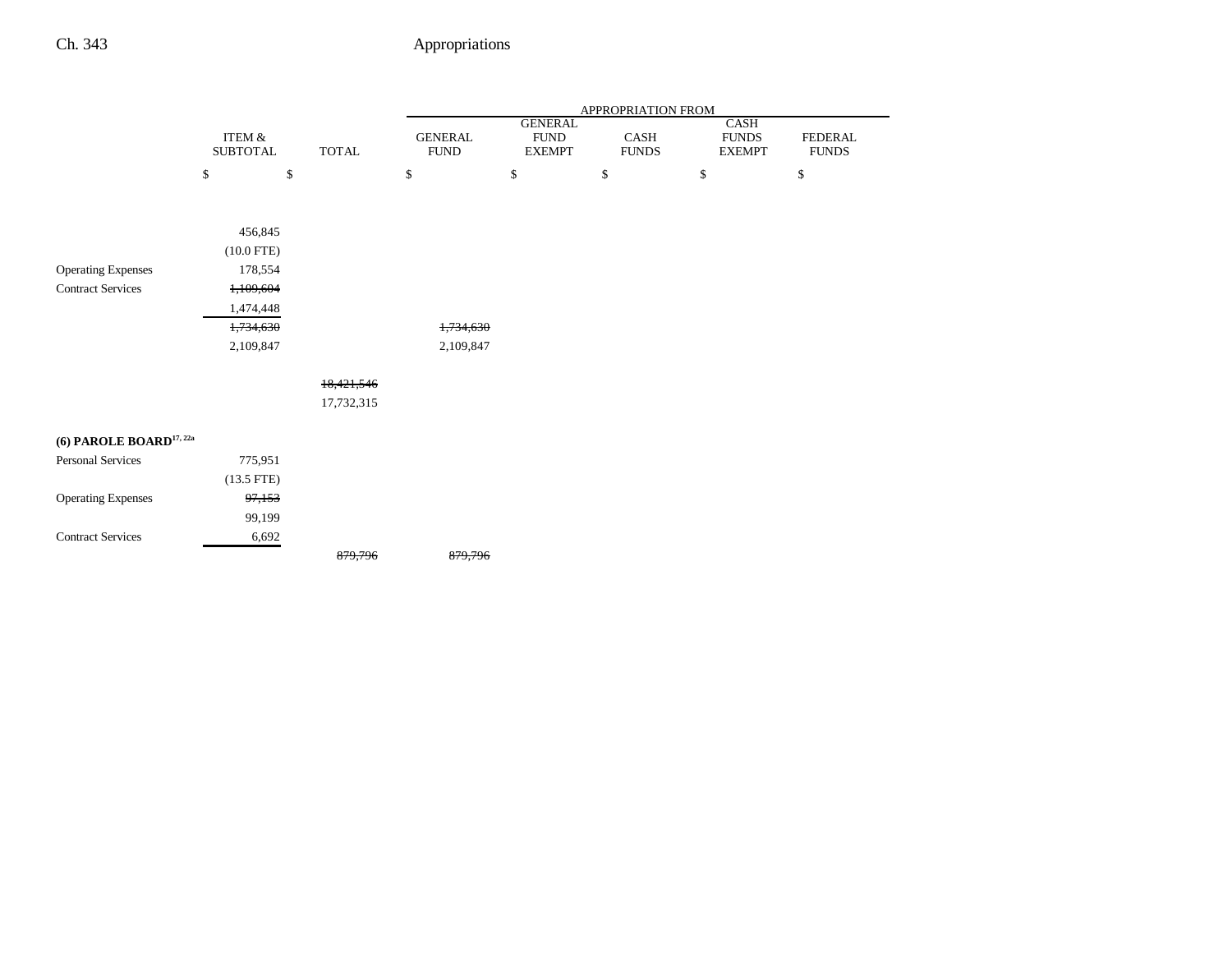881,842 881,842

| (7) CORRECTIONAL INDUSTRIES <sup>23</sup> |               |                       |  |
|-------------------------------------------|---------------|-----------------------|--|
| <b>Personal Services</b>                  | 7,755,900     |                       |  |
|                                           | $(170.7$ FTE) |                       |  |
| <b>Operating Expenses</b>                 | 5,038,289     |                       |  |
|                                           | 5,138,289     |                       |  |
| Raw Materials                             | 15,848,661    |                       |  |
|                                           | 18,339,519    |                       |  |
| <b>Inmate Pay</b>                         | 2,139,702     |                       |  |
| Capital Outlay                            | 1,406,200     |                       |  |
| Lease Purchase                            | 1,449,056     |                       |  |
| <b>Indirect Cost Assessment</b>           | 509,860       |                       |  |
|                                           |               | <del>34.147.668</del> |  |
|                                           |               | 36,738,526            |  |

34,147,668<sup>a</sup> 36,738,526<sup>a</sup>

<sup>a</sup> Of this amount, \$19,753,704(T) \$19,776,654(T) is estimated to be from sales to other state agencies, \$9,027,004 is estimated to be from sales to non-state entities, \$5,216,960(T) \$7,784,868(T) is estimated to be from the Department of Revenue for the purchase of license plates, and \$150,000 is estimated to be from the Land Improvement Fund.

#### **(8) CANTEEN OPERATION**

| <b>Personal Services</b>        | 1,002,986    |
|---------------------------------|--------------|
|                                 | $(24.2$ FTE) |
| <b>Operating Expenses</b>       | 9.709.344    |
| <b>Inmate Pay</b>               | 34.986       |
| <b>Indirect Cost Assessment</b> | 70.577       |
| <b>Start-up Costs</b>           | 1,754        |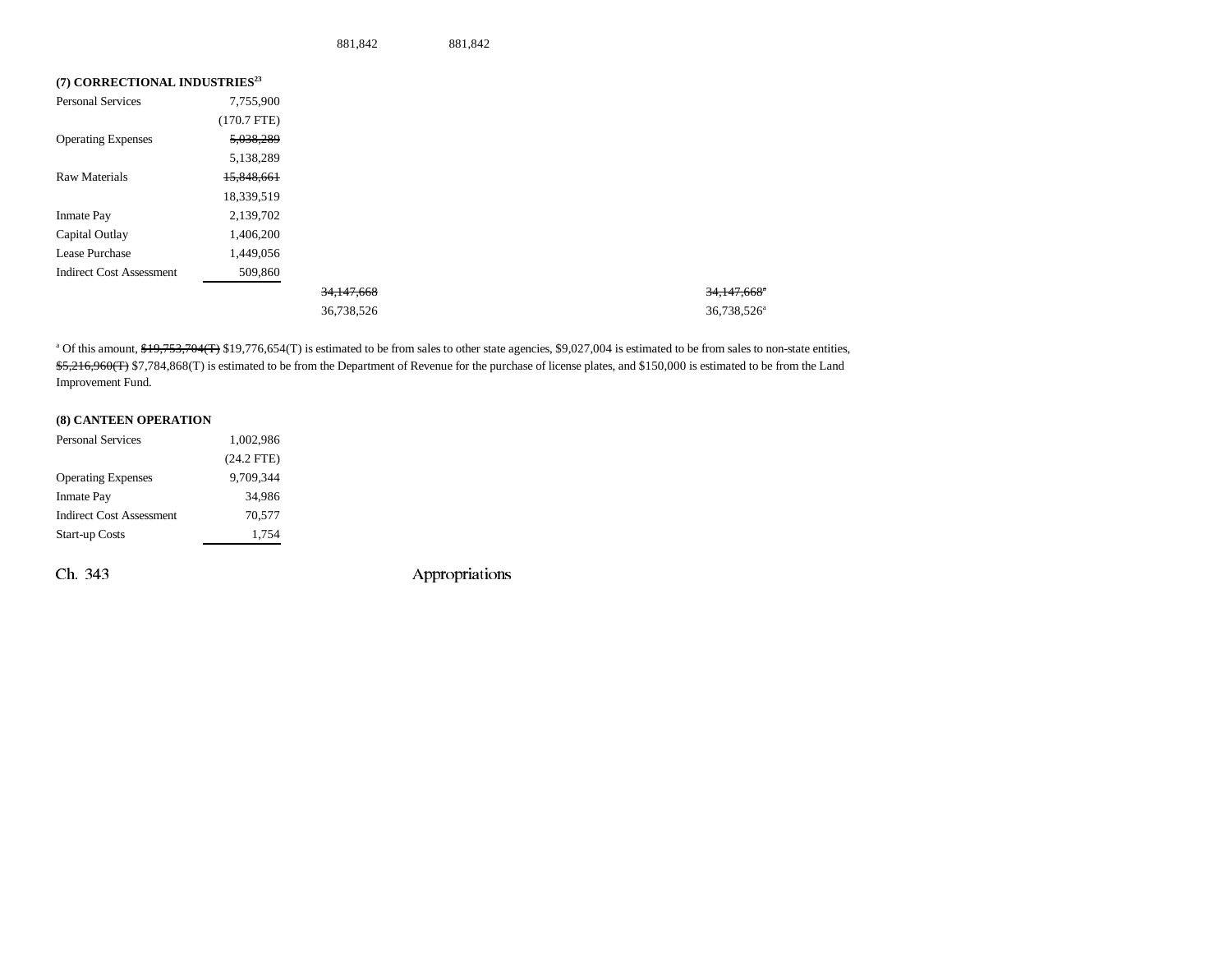#### Ch. 343 Appropriations

|                                                                                        |                           |               |                               | <b>APPROPRIATION FROM</b>                      |                             |                                              |                                |  |  |
|----------------------------------------------------------------------------------------|---------------------------|---------------|-------------------------------|------------------------------------------------|-----------------------------|----------------------------------------------|--------------------------------|--|--|
|                                                                                        | ITEM &<br><b>SUBTOTAL</b> | TOTAL         | <b>GENERAL</b><br><b>FUND</b> | <b>GENERAL</b><br><b>FUND</b><br><b>EXEMPT</b> | <b>CASH</b><br><b>FUNDS</b> | <b>CASH</b><br><b>FUNDS</b><br><b>EXEMPT</b> | <b>FEDERAL</b><br><b>FUNDS</b> |  |  |
|                                                                                        | \$                        | Φ             | ¢<br>э                        | \$                                             | Ф                           | \$                                           | \$                             |  |  |
|                                                                                        |                           |               |                               |                                                |                             |                                              |                                |  |  |
|                                                                                        |                           | 10,819,647    |                               |                                                | 10,819,647 <sup>a</sup>     |                                              |                                |  |  |
| <sup>a</sup> This amount shall be from sales revenues earned by the Canteen Operation. |                           |               |                               |                                                |                             |                                              |                                |  |  |
| <b>TOTALS PART II</b>                                                                  |                           |               |                               |                                                |                             |                                              |                                |  |  |
| $(CORRECTIONS)^{5,6}$                                                                  |                           | \$477,540,150 | \$420,286,986                 |                                                | \$13,939,352*               | \$38,488,784*                                | \$4,825,028                    |  |  |

\$482,561,573 \$423,495,925 \$14,168,352<sup>a</sup> \$40,467,580<sup>a</sup> \$4,429,716

<sup>a</sup> Of these amounts,  $\frac{$27,934,107}{$29,912,903}$  contains a (T) notation.

**FOOTNOTES** -- The following statements are referenced to the numbered footnotes throughout section 2.

5 (Governor lined through this provision. See L. 2000, p. 2752.)

6 All Departments, Totals -- The General Assembly requests that copies of all reports requested in other footnotes contained in this act be delivered to the Joint Budget Committee and the majority and minority leadership in each house of the General Assembly. Each principal department of the state shall produce its rules in an electronic format that is suitable for public access through electronic means. Such rules in such format shall be submitted to the Office of Legislative Legal Services for publishing on the Internet. It is the intent of the General Assembly that this be done within existing resources.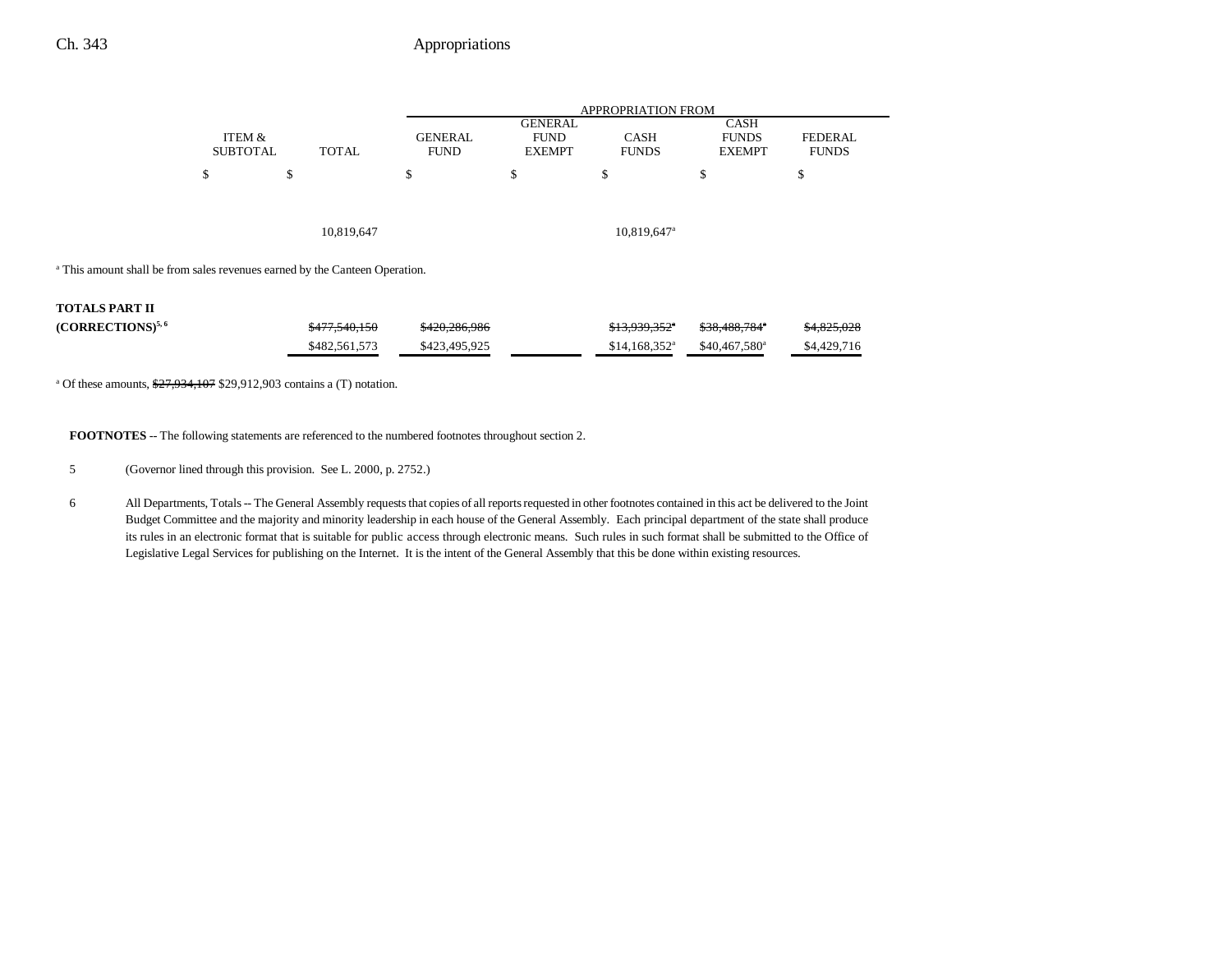- 7 Department of Corrections, Management, Executive Director's Office Subprogram -- The Department is requested to expand the staffing templates provided to the Joint Budget Committee on October 1, 1999, by including the impact programmatic differences have on levels of staffing at various facilities. The Department is requested to submit a report to the Joint Budget Committee by October 1, 2000, which indicates the revised impact programmatic changes have on various facilities' staffing templates.
- 8 Department of Corrections, Management, Executive Director's Office Subprogram -- The Department is requested to report, in the annual budget submission, the level of any future savings attained through the use of the Department's staffing templates.
- 9 Department of Corrections, Management, Executive Director's Office Subprogram; Department of Human Services, Division of Youth Corrections, and Health and Rehabilitation Services, Alcohol and Drug Abuse Division; Judicial Department, Probation and Related Services; Department of Public Safety, Division of Criminal Justice; Department of Revenue, Motor Vehicle Division; and Department of Transportation, Office of Transportation Safety -- It is the intent of the General Assembly that state agencies involved in multi-agency programs requiring separate appropriations to each agency designate one lead agency to be responsible for submitting a comprehensive annual budget request for such programs to the Joint Budget Committee. Each agency must still submit its portion of such request with its own budget document. This applies to requests for appropriation from the Drug Offender Surcharge Fund, the Sex Offender Surcharge Fund, the Persistent Drunk Driver Cash Fund, and the Alcohol and Drug Driving Safety Fund, among other programs.
- 9a(Governor lined through this provision. See L. 2000, p. 2752.)
- 10 (Governor lined through this provision. See L. 2000, p. 2752.)
- 11 (Governor lined through this provision. See L. 2000, p. 2753.)
- 12 (Governor lined through this provision. See L. 2000, p. 2753.)
- 13 (Governor lined through this provision. See L. 2000, p. 2753.)
- 14 Department of Corrections, Institutions, Medical Services Subprogram, Purchase of Inpatient Services From Other Medical Facilities; and Purchase of Outpatient Services From Other Medical Facilities -- It is the intent of the General Assembly that the Department be permitted to transfer funds between the inpatient and outpatient purchase of services line items so that it may manage the provision of such services to inmates without having to seek specific transfer authority from the General Assembly. The Department is requested to report to the Joint Budget Committee in its annual budget document the total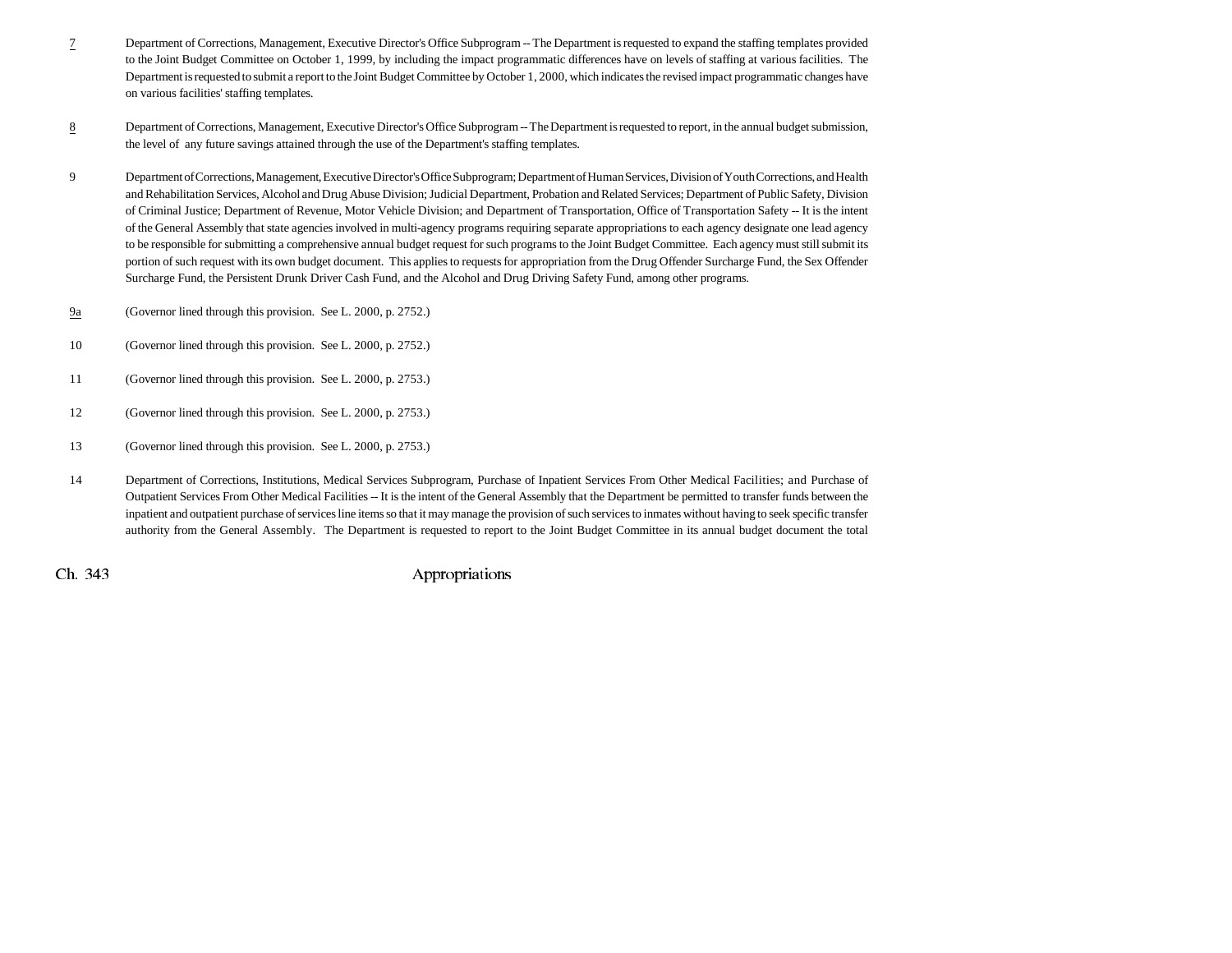|                 |              | APPROPRIATION FROM |               |              |               |              |  |  |  |
|-----------------|--------------|--------------------|---------------|--------------|---------------|--------------|--|--|--|
|                 |              |                    | GENERAL       |              | CASH          |              |  |  |  |
| ITEM &          |              | <b>GENERAL</b>     | <b>FUND</b>   | CASH         | <b>FUNDS</b>  | FEDERAL      |  |  |  |
| <b>SUBTOTAL</b> | <b>TOTAL</b> | <b>FUND</b>        | <b>EXEMPT</b> | <b>FUNDS</b> | <b>EXEMPT</b> | <b>FUNDS</b> |  |  |  |
|                 |              |                    |               |              |               |              |  |  |  |

expenditure of these funds, including transfers between line items.

- 15 Department of Corrections, Institutions, Youthful Offender System Subprogram -- The Department is requested to prepare a plan outlining how the excess bed capacity at the Youthful Offender System campus in Pueblo is to be utilized. The plan should be submitted to the Joint Budget Committee by November 1, 2000.
- 16 Department of Corrections, Support Services, Information Systems Subprogram; Department of Human Services, Office of Information Technology Services; and Division of Youth Corrections; Judicial Department, Courts Administration, Integrated Information Services; Department of Public Safety, Executive Director's Office, Colorado Integrated Criminal Justice Information System (CICJIS); and Colorado Bureau of Investigation, Colorado Crime Information Center (CCIC), -- The Department of Corrections, the Department of Human Services, the Judicial Department, the Department of Public Safety and the Colorado District Attorney's Council are requested to develop a plan for consistent policies among all of the agencies for providing public access to criminal history information. The plan should address, but should not be limited to: (1) the pros and cons of bulk distributions of electronic criminal history data to private companies; (2) an update on the success of the Internet access to criminal records initiative; and (3) a uniform fee schedule for providing criminal history information to the public that will be applied in a consistent manner by each of the justice agencies and that will include recovery of a reasonable portion of the costs associated with building and maintaining the information systems of the justice agencies pursuant to Section 24-72-205(4), C.R.S. The Department of Public Safety is requested to coordinate a report from the said agencies to the Joint Budget Committee and the Judiciary Committees of the Senate and House of Representatives by October 1, 2000, summarizing the public access plan and proposing any legislative changes that may be needed to implement the plan.
- 17 Department of Corrections, Support Services, Information Systems Subprogram, Parole Electronic Records Project; and Parole Board -- The Joint Budget Committee requests that the Department review the feasibility of adding the Parole Board process to the Parole Electronic Records system and identify any costs associated with doing so. The Joint Budget Committee requests that the Department report the conclusions and recommendations, including the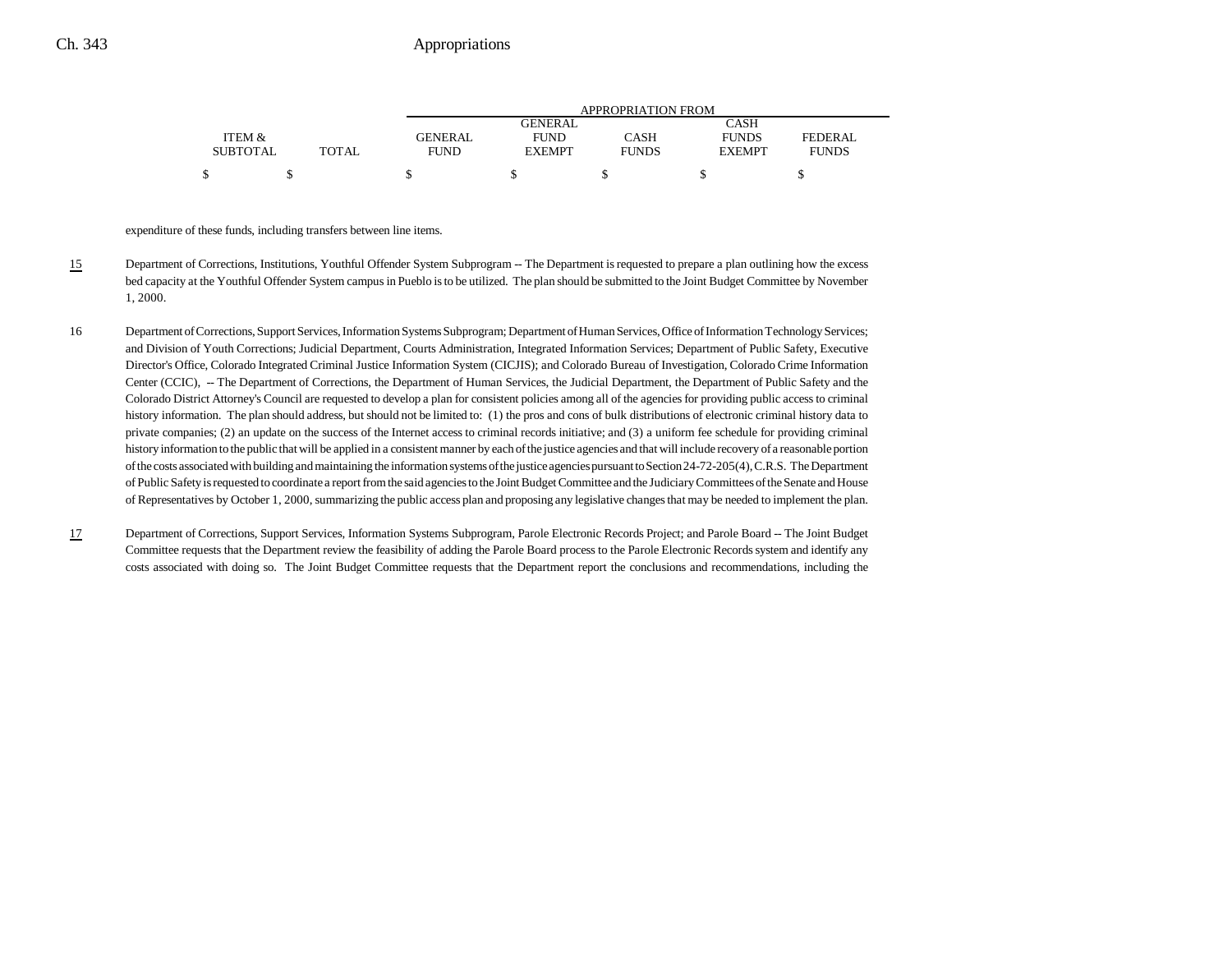associated costs, regarding the expansion of the project to the Joint Budget Committee by November 1, 2000.

18 (Governor lined through this provision. See L. 2000, p. 2753.)

- 19 Department of Corrections, Inmate Programs, Drug and Alcohol Treatment Subprogram, Alcohol Treatment Program; and Drug Treatment Program -- It is the intent of the General Assembly that the Department of Corrections be allowed to transfer funds, as necessary, between the alcohol abuse treatment programs line item and the drug abuse treatment programs line item. The Department is requested to report in its annual budget submission to the Joint Budget Committee the amounts transferred between these line items and the total expenditures for each program.
- 20 Department of Corrections, Inmate Programs, Community Reintegration Subprogram -- The Department is requested to track recidivism rates for the inmates provided assistance through this program for five years after release of an inmate. The Department is further requested to report, in their annual budget submission, a comparison of the recidivism rate of the inmates who are assisted through this program as compared to the overall recidivism rate for other inmates released from the Department.
- 21 Department of Corrections, Inmate Programs, Community Reintegration Subprogram, Offender Re-employment Center -- It is the intent of the General Assembly that no new General Fund dollars will be used for the Offender Re-employment Center and that the Department use funds received as gifts, grants, and donations for this center. Existing General Fund dollars may be used as a match for gifts, grants, and donations but shall not be used if they are to be considered a maintenance of effort. Of the amount appropriated in this line, up to \$94,000 may be used for the acquisition of leased space notwithstanding the provisions outlined in head note number 7 with regard to leased space.
- 22 Department of Corrections, Community Services, Community Supervision Subprogram, Community Supervision, Contract Services for High Risk Offenders --The Department of Corrections is requested to submit a report to the Joint Budget Committee by July 31, 2000, outlining the results of utilizing global positioning satellite devices and electronic paging devices to track high risk offenders in the Community Supervision Division during FY 1999-2000.
- 22a(Governor lined through this provision. See L. 2000, p. 2753.)
- 23 Department of Corrections, Correctional Industries; and Department of Revenue, Motor Vehicle Division -- The Department of Corrections is requested to submit to the Joint Budget Committee quarterly reports which outline the license plate production level, by type, for the preceding quarter, as well as an estimate of the next quarter's anticipated production level as compared to actual orders received. The Department of Revenue is requested to submit to the Joint Budget Committee quarterly reports which outline the license plate inventory on hand, by county, as of the end of each quarter, as well as the estimated